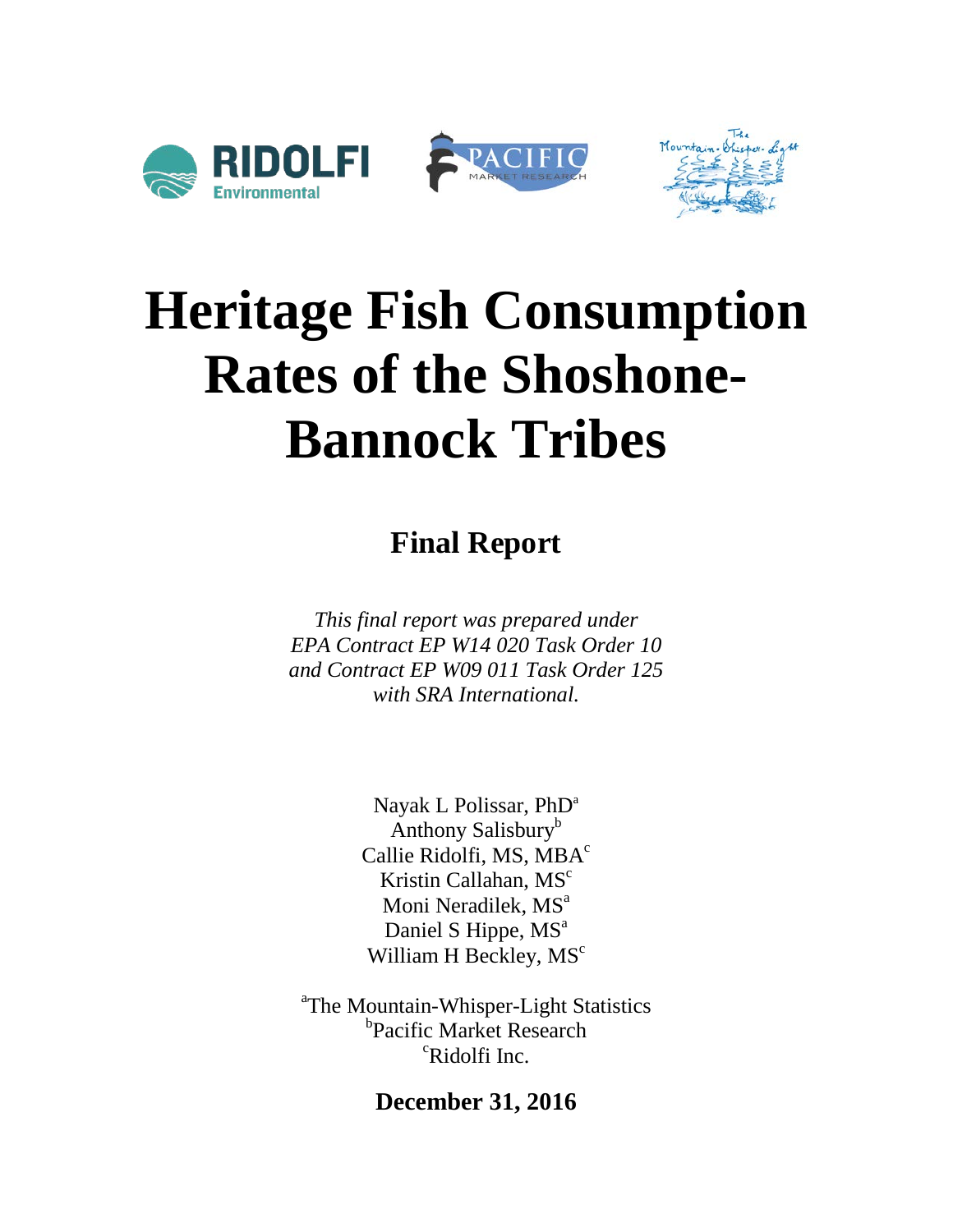# **TABLE OF CONTENTS**

| 1.0 |       |                                                        |  |  |  |  |
|-----|-------|--------------------------------------------------------|--|--|--|--|
|     |       |                                                        |  |  |  |  |
|     |       |                                                        |  |  |  |  |
| 2.0 |       |                                                        |  |  |  |  |
|     |       |                                                        |  |  |  |  |
|     |       |                                                        |  |  |  |  |
| 3.0 |       |                                                        |  |  |  |  |
|     |       |                                                        |  |  |  |  |
|     |       |                                                        |  |  |  |  |
|     | 3.2.1 |                                                        |  |  |  |  |
|     | 3.2.2 |                                                        |  |  |  |  |
|     | 3.2.3 |                                                        |  |  |  |  |
|     |       |                                                        |  |  |  |  |
|     | 3.3.1 |                                                        |  |  |  |  |
|     | 3.3.2 |                                                        |  |  |  |  |
|     | 3.3.3 |                                                        |  |  |  |  |
|     | 3.3.4 |                                                        |  |  |  |  |
|     | 3.3.5 |                                                        |  |  |  |  |
|     | 3.3.6 |                                                        |  |  |  |  |
|     | 3.3.7 |                                                        |  |  |  |  |
|     |       |                                                        |  |  |  |  |
|     | 3.4.1 |                                                        |  |  |  |  |
|     | 3.4.2 |                                                        |  |  |  |  |
|     | 3.4.3 |                                                        |  |  |  |  |
|     | 3.4.4 |                                                        |  |  |  |  |
| 4.0 |       |                                                        |  |  |  |  |
|     |       |                                                        |  |  |  |  |
|     | 4.1.1 |                                                        |  |  |  |  |
|     |       |                                                        |  |  |  |  |
|     | 4.1.3 | Other Assumptions used to Develop Consumption Rates 17 |  |  |  |  |
|     |       |                                                        |  |  |  |  |
|     | 4.2.1 |                                                        |  |  |  |  |
|     | 4.2.2 |                                                        |  |  |  |  |
| 5.0 |       |                                                        |  |  |  |  |
| 6.0 |       |                                                        |  |  |  |  |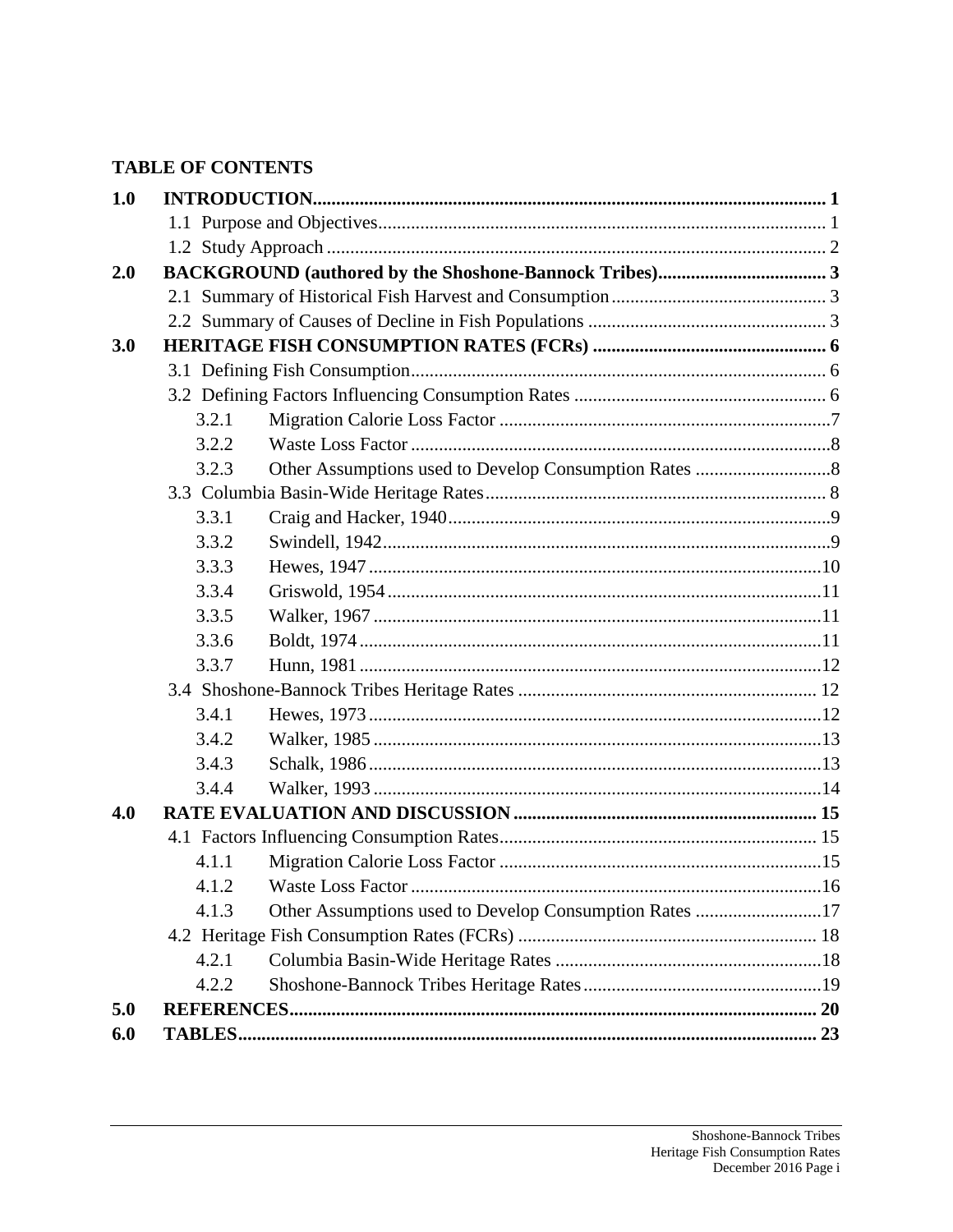### **LIST OF TABLES**

- Table 1. Average Heritage Fish Consumption Rates for Columbia Basin Tribes
- Table 2. Average Heritage Fish Consumption Rates for the Shoshone-Bannock Tribes
- Table 3. Spawning Migration and Calorie Loss (Fraser River)

### **LIST OF ABBREVIATIONS AND ACRONYMS**

| <b>BOR</b>  | <b>Bureau of Reclamation</b>         |
|-------------|--------------------------------------|
| EPA.        | U.S. Environmental Protection Agency |
| <b>FCR</b>  | <b>Fish Consumption Rate</b>         |
| <b>IDFG</b> | Idaho Department of Fish and Game    |

# **LIST OF UNITS**

| $\%$              | percent          |
|-------------------|------------------|
| cal/d             | calories per day |
| g/d               | grams per day    |
| kCal              | kilocalories     |
| 1 <sub>b</sub> /d | pounds per day   |

lb/yr pounds per year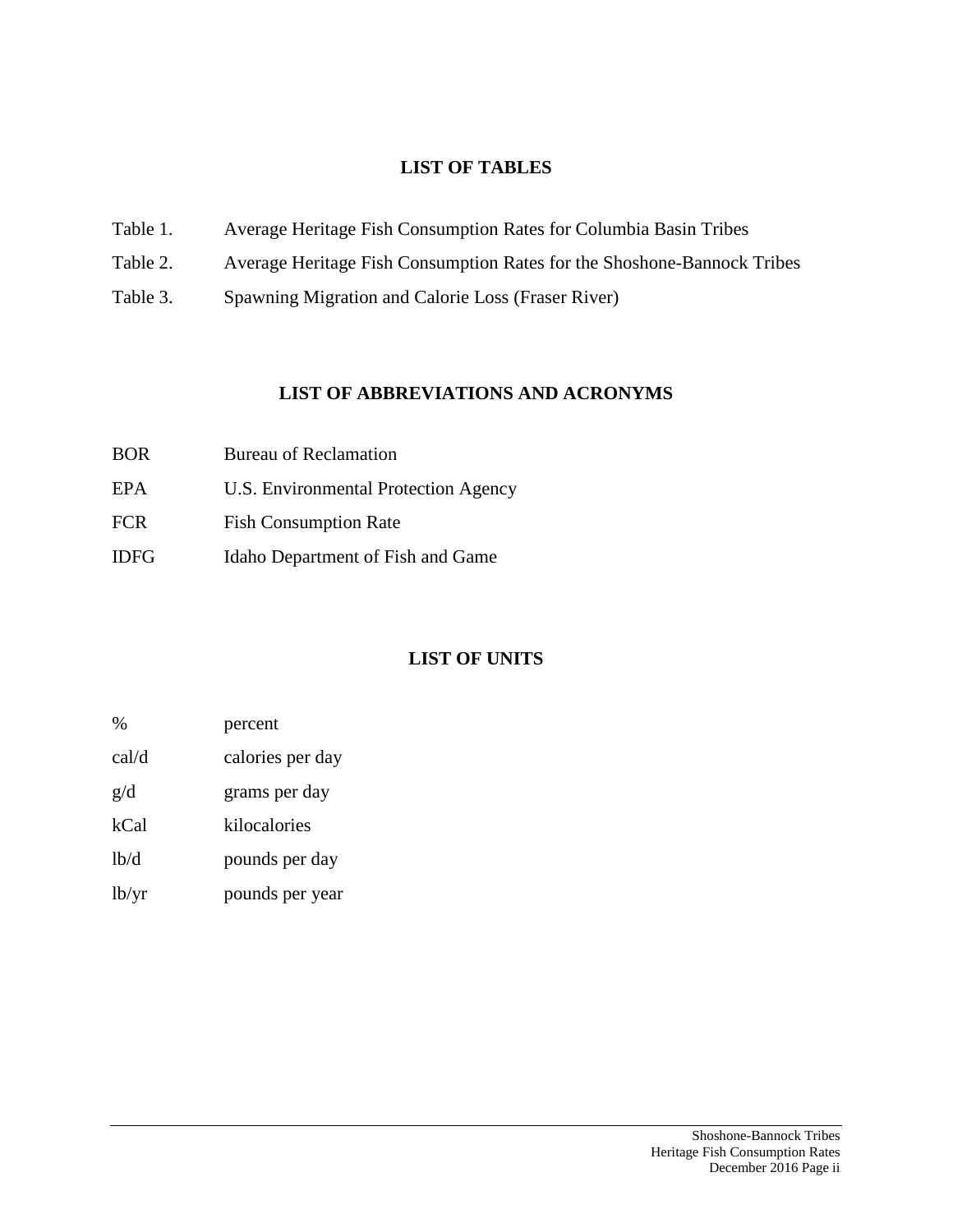# **1.0 INTRODUCTION**

A study of heritage fish consumption rates (FCRs) was conducted for the Shoshone-Bannock Tribes. Heritage FCRs are those fish consumption rates in practice prior to disruption of tribal culture and fisheries resources by non-tribal use of and settlement on tribal lands. The study was done as part of a larger fish consumption survey of federally recognized Tribes in Idaho, which was initiated by the U.S. Environmental Protection Agency in 2013. This report presents the results of the Shoshone-Bannock Tribes' heritage rate research, which was based upon an evaluation of available ethnographic literature on aboriginal fish consumption by Columbia Basin Tribes and other influential studies that have supported previous estimates of heritage rates.

It is crucial that quantitative characterization of Shoshone-Bannock FCRs, either current or heritage FCRs, be understood in conjunction with other aspects of the Tribes (e.g. the current status of the Shoshone-Bannock Tribes, the history of the Shoshone-Bannock Tribes, the role of fish and fishing in the lives of Tribal members, suppression of fisheries and fish consumption due to the impacts of non-tribal use of and settlement on Native American lands, treaties between the U.S. government and Shoshone-Bannock Tribes, the manner in which treaty language relates to tribal hunting and fishing rights, and the activities of the Tribe in relation to their fisheries). In addition to some of the background material presented here, a foreword to Volumes I-III, authored by the Shoshone-Bannock Tribes, is essential reading.

The heritage report in Volume I discuss the purpose and objectives of characterizing heritage fish consumption rates for the Shoshone-Bannock Tribes, relevant background material (in particular the suppression of current fish consumption relative to historic FCRs and the causes of suppression), approaches used to develop heritage FCRs, a discussion of the factors considered in deriving heritage FCRs, a summary of the literature discussing heritage FCRs, a presentation of heritage FCRs including a discussion of uncertainty in these FCRs, and, finally, a table summarizing heritage FCRs. Additional relevant and important material is provided in two forewords relevant to the entire report. The first forward, mentioned previously, is authored by the Shoshone-Bannock Tribes and EPA. The second, authored solely by the Shoshone-Bannock Tribes, provides the Tribes' perspective.

### **1.1 Purpose and Objectives**

Tribal Governments in the State of Idaho worked closely with the U.S. Environmental Protection Agency (EPA) Region 10 and other stakeholders to gather data on FCRs. The overarching goal of this process is to obtain information on fish consumption to enable Tribal governments to set water quality standards for tribal waters, and to allow Tribes to meaningfully participate as informed partners in the ambient water quality criteria review process of the Idaho Department of Environmental Quality (ID DEQ)—a process that impacts tribal rights and interests. A Tribal heritage rate study was conducted as part of this effort. This study compiled and evaluated available data to determine heritage FCRs for the Shoshone-Bannock Tribes. Knowledge of past rates may help determine how current FCRs might increase in the future if current fisheries resources are improved and fish consumption is restored to past, higher levels. Information about FCRs may be used to support development of water quality standards that protect human health both on and off the Reservation.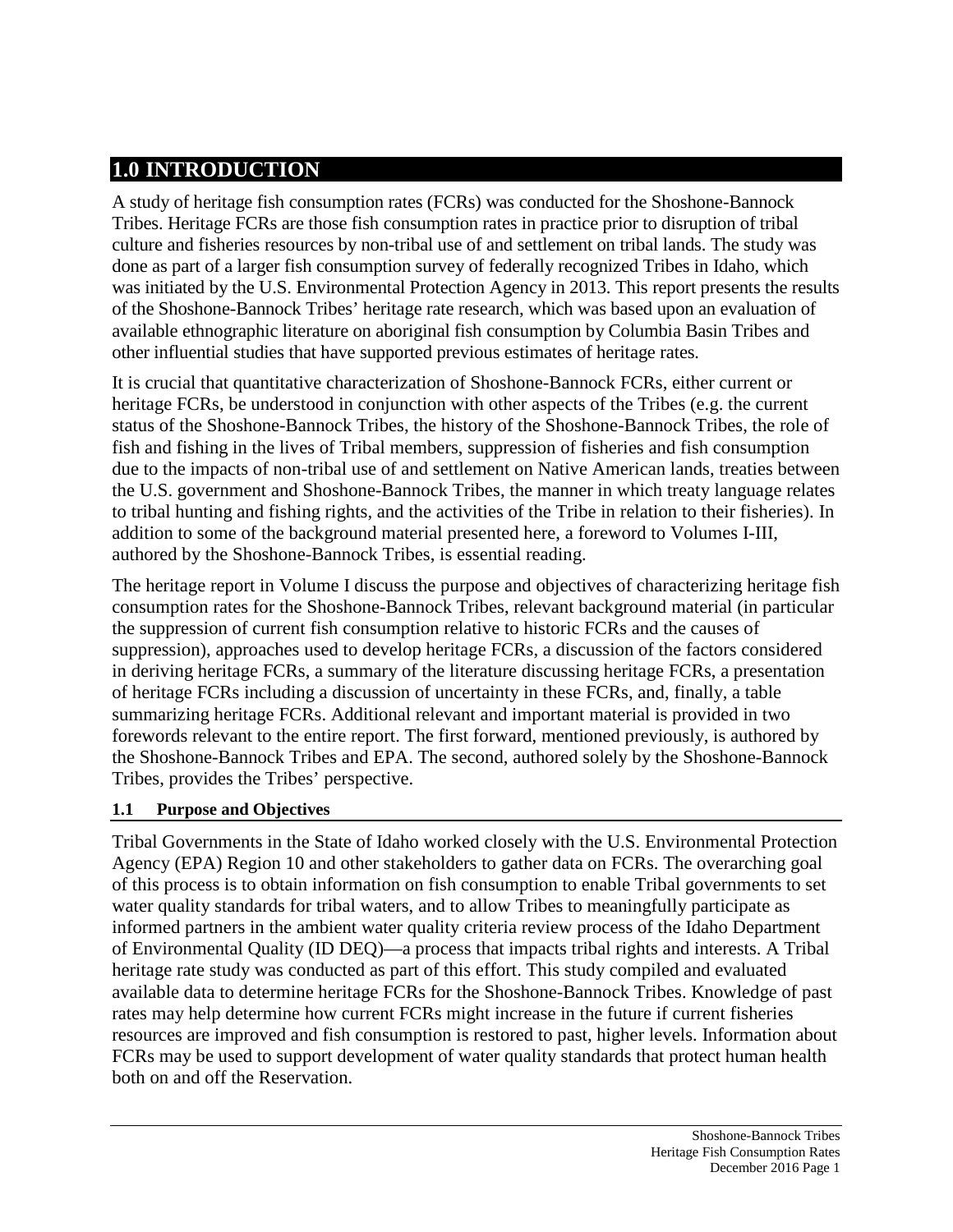Since a substantial portion of their diet is derived from aquatic sources, water and aquatic resources are of great importance to their subsistence lifestyle; and these resources hold significant cultural and spiritual value for the Shoshone-Bannock Tribes. As part of the survey effort, discussions with the Tribes highlighted the issue of suppression and its causes. The Tribes recognized long ago that fish consumption is suppressed due to a number of factors including: decreased fish populations due to physical habitat modification and adverse effects of chemical contamination, habitat fragmentation and loss, passage barriers, stream temperature increases, channelization and dewatering of streams for irrigation, limitations on Tribal access to fisheries resources due to privatization of public lands, exposure to contaminants in fish, limitations on access imposed by the State, fish species composition changes, and changes in fish harvesting by Tribal members associated with adaptation to economic and cultural shifts.

Therefore, the survey team agreed to review and evaluate heritage rates available in the literature, which may be more relevant than current suppressed rates to the long-term restoration goals of the Tribes.

The Shoshone-Bannock Tribes' primary objective for the fish consumption survey is to develop water quality standards that are protective of all cultural, ceremonial, physical and biological uses of water.

The Tribes have been working for many years to improve and return anadromous fish runs to the areas where they were traditionally found and to protect, restore, and enhance fish-related resources in accordance with the Tribes' unique interests and vested rights in such resources. Currently, many tribal members are concerned that the water and fish are contaminated and not safe for consumption or for cultural/ceremonial use(s). Their overarching goal is to bring back ecosystem function and provide clean water resources to sustain not only human populations, but the health and welfare of forms of life in which we all depend. This survey contributes to documenting the Tribes inherent spiritual, mental, and physical connection with the natural gifts provided by the Creator, often referred to as natural resources in Western Societies.

#### **1.2 Study Approach**

The approach for estimating heritage rates was based on a comprehensive review and evaluation of literature that is relevant to heritage rates, including historical accounts and modern studies of heritage consumption. For Tribes that harvest fish from the Columbia Basin, there is a significant volume of literature to form the basis for a range of quantitative estimates of fish consumption. Information includes ethnographic studies, personal interviews, historical harvest records, archaeological and ecological information, and nutritional and dietary information. The quantitative assessment includes compilation and analysis of historic and heritage information across the region of the Columbia Basin.

The survey team compiled and evaluated available information regarding heritage consumption rates relevant to the Shoshone-Bannock Tribes. The development of estimates of heritage rates presented here includes a discussion of the available information, including methodologies used to develop the fish consumption estimates and factors affecting the uncertainty associated with the estimates. Based on available information, a quantitative range of heritage FCRs is presented for the Tribes.

Certain key geographic features referred to in the following discussion are mapped in Figure 1.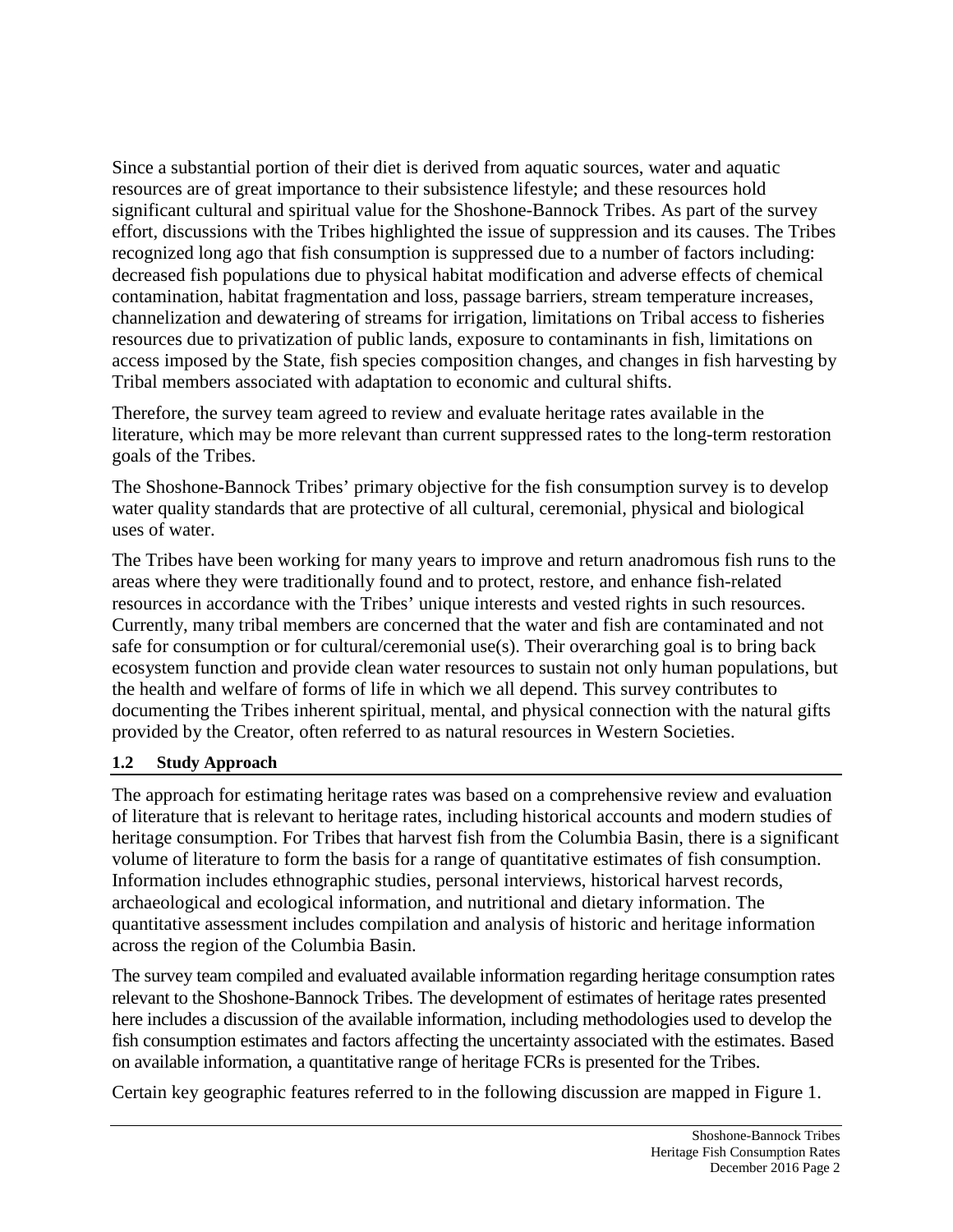# **2.0 BACKGROUND (Authored by the Shoshone-Bannock Tribes)**

The Shoshone-Bannock Tribes have relied extensively on fish resources and fishing activities from time immemorial. A summary of fish harvest and the extensive use of fisheries resources, a brief discussion of fish consumption prior to settlement of Native American lands by non-Indians, and the causes of decline in fish availability over time, is provided for context. In order to gain a complete understanding of these issues, it is necessary to read the foreword to Volumes I-III of this report, authored by the Shoshone-Bannock Tribes. This foreword provides a rich understanding of the Tribal perspective on these issues. Importantly, the foreword also delineates subsistence fish and game harvest rights guaranteed to the Shoshone Tribes by treaty with the U.S. Government.

## **2.1 Summary of Historical Fish Harvest and Consumption**

The Shoshone and Bannock people's homelands are vast and far-ranging and encompass what are now known as the states of Idaho, Oregon, Nevada, California, Utah, Wyoming, Montana and beyond. Rivers that the Shoshone and Bannock people used included the Snake, Missouri, and Colorado rivers, all of which provided past and current subsistence needs. These natural resources provided food, medicine, shelter, clothing and other uses and purposes, intrinsic to traditional practices (BOR, 2012).

Anadromous fish provided the Shoshone-Bannock peoples with abundant and predictable supplies of food. For those who lived along the waterways of the Salmon River and its tributaries, or along the Snake below Shoshone Falls, anadromous fish were the primary aquatic food resource. On the Snake River, Shoshone Falls was the absolute limit of salmon migration. Some anadromous species also entered the tributaries of the Snake, such as Rock and Salmon Falls creeks. Shoshone and Bannock people who did not continually live along salmon bearing streams relied upon anadromous fish and traveled annually to locations where fish could be taken (Albers, et al., 1998). Not only were the salmon and steelhead utilized for subsistence, but the Pacific lamprey was an important subsistence species of the Tribes.

Like anadromous fish, resident fisheries were and continue to be an important and reliable source of fish protein for the Shoshone-Bannock Tribes. Some resident fish harvested and utilized by the Tribes were documented by Liljeblad (1957) and Steward (1938) included: catfish, sucker, minnows, trout, cray fish, whitefish, and redside shiners. These species of fish were taken on an opportunistic basis when need arose.

Today, descendants of the Tribes include Shoshone and Bannock speaking peoples whose traditional territorial ranges encompass the Idaho-Utah boarder region, interior Oregon, Nevada, Wyoming, and Montana. Also incorporated into the reservation were bands from the Lemhi, Boise Valley, Bruneau, Weiser, and McCall areas (Albers, et al., 1998). Tribal members continue to exercise off reservation Treaty rights, and return to aboriginal homelands to practice their unique culture and traditions.

### **2.2 Summary of Causes of Decline in Fish Populations**

Salmon once spawned in tributaries of the Snake River throughout Idaho. In the early 1900's, the construction of dams blocked salmon from several tributaries. Many of those dams were constructed without fish ladders or were too high to allow for fish passage. Swan Falls Dam on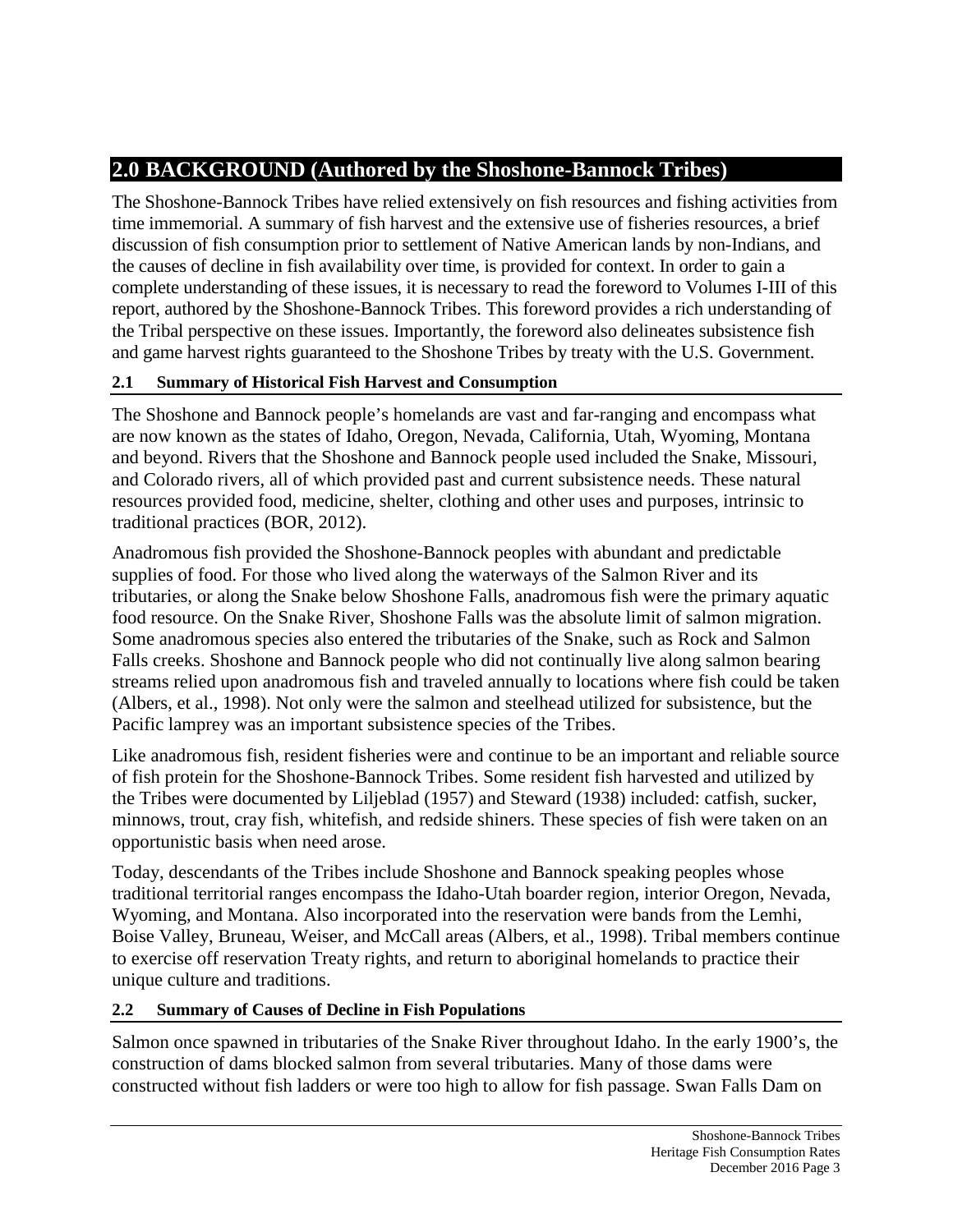the mainstem Snake River near Marsing, Idaho, and dams in the Owyhee, Boise, Payette, Grand Ronde, Salmon and Clearwater rivers stopped anadromous species in the early 20th century. The Hells Canyon Dam complex in the middle Snake was completed in 1967, blocking all salmon and steelhead runs above the dams. Fall chinook that spawn in the main stem Snake River are now confined to the stretch below the complex (Idaho Rivers, 2013).

The Upper Snake River subbasin is located in eastern Idaho and extends about 400 river miles from Idaho Falls to Shoshone Falls. Major tributaries include Blackfoot River, Portneuf River, Raft River, Goose Creek, and Big Cottonwood Creek (Colter, et al., 2002). The single most influential limiting factor to native fish populations within the Upper Snake River subbasin is loss and degradation of habitat due to riparian and stream channel disturbance, channel dewatering for irrigation withdrawals, and environmental pollution. The development and operation of hydroelectric dams on the Columbia River and its tributaries has contributed to the decline of fish and wildlife populations throughout the Basin.

Habitat limitations related to agriculture and grazing include unscreened irrigation delivery systems, sedimentation, upland and in-stream habitat disturbances, loss and degradation of functional riparian areas and wetlands, elevated summer temperatures, increased developments in agriculture areas resulting in habitat fragmentation, reduced stream bank vegetation and stability. In years of low snowpack, flows in water bodies and reservoir storage can be drafted to fulfill irrigation water rights impacting the quality and quantity of water (Colter, et al., 2002). Today, climate change is also expected to further reduce and degrade habitat for native fish through alterations of hydrologic regimes and increasing water temperatures (Gillis, et al. 2011).

One of the largest phosphate ore reserves in the United States is located in the Blackfoot and Salt River drainages of southeastern Idaho. Environmental problems associated with phosphate mining were first documented in the 1990's, and an investigation of potential effects of selenium generated from phosphate mines on the fish and wildlife in the upper Blackfoot River drainage is ongoing (IDFG, 2007). These river systems support populations of trout which have been identified to have selenium contamination and threat to the populations within these drainages (USFWS, 2006). Bioaccumulation of selenium in aquatic systems has been well documented (Presser, et al. 1994; Bowie et al. 1996; Dobbs, et al., 1996; Maier, et al., 1998; Garcia-Hernandez, et al., 2000; and Hamilton, 2002) and bioconcentration factors of 100-10,000 are possible in aquatic food organisms consumed by fish (Lemly, 1999).

The distribution and abundance of Yellowstone cutthroat trout have declined in the Snake River Plain of Idaho through habitat degradation, genetic introgression, and exploitation (Thurow, et al., 1988 and May, 1996, as cited in Colter, et al., 2002). Habitat degradation has included negative impacts from grazing (riparian loss, siltation, and widening and deepening of stream channels) and habitat fragmentation from impoundments and diversions. Many remaining populations exist as localized remnants of original sub-populations with little or no connectivity. Genetic introgression with non-native cutthroat and other trout is one of the greatest threats to remaining pure populations of Yellowstone cutthroat trout (Colter, et al., 2002). Potential threats to Yellowstone cutthroat trout in Idaho have been identified by Thurow, et al. (1988) and Gresswell (1995), as cited in IDFG (2007). Threats include genetic introgression with rainbow trout, impoundments, water diversion, road culverts, improper livestock grazing, mineral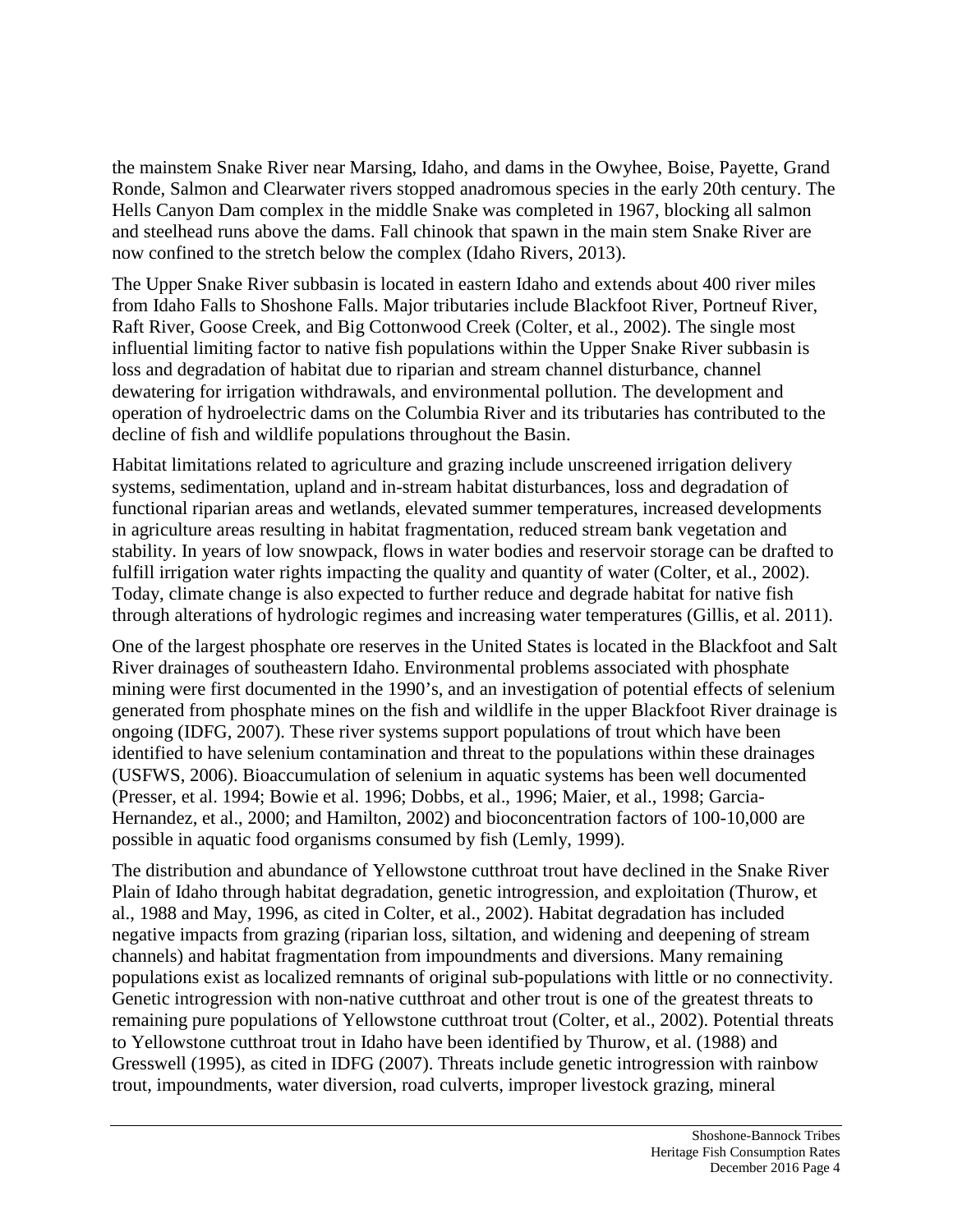extraction, angling, and competition with non-native species. Whirling disease has been identified as a more recent potential threat (IDFG, 2007).

Riparian areas on the Fort Hall Indian Reservation have been negatively affected by lateral scouring and downcutting of stream banks caused by years of unrestricted grazing and rapid flooding and drafting of American Falls Reservoir. Negative impacts from lateral scouring and downcutting include siltation of spawning gravels, loss of cover and pool depth, increasing width to depth ratios of stream channels, and resulting increases in water temperature (Colter, et al., 2002). Impairment to water quality that results from lateral scouring and downcutting of stream banks due to livestock grazing and other agricultural uses is also not limited to the Reservation, but these impacts occur throughout the state of Idaho.

Non-point source pollution and water diversions are the predominant influences on surface water quality in the Upper Snake River subbasin (ID DEQ 2011). Pollutants of greatest concern that have been associated with stream habitat degradation include nutrients, sediment, bacteria, organic waste, and elevated water temperature. Irrigation drainage, aquaculture effluent, municipal effluent, hydrologic modification, and dams affect water quality in the middle reach of the Snake River. Segments of the river were listed as water quality limited in 1990 because nuisance weed growth had exceeded water quality criteria and standards established for protection of cold water biota and salmonid spawning (Colter, et al., 2002). The Tribes believe that environmental, economic, and social factors have all impacted subsistence resource use.

Idaho's 2012 Integrated Report to the EPA presents information about the status of Idaho's water categorized using assessment units. The leading causes of impairment in streams and rivers are temperature, sedimentation/siltation, E. coli, and cause unknown (ID DEQ 2014: 44). According to the report, of the 95,119 total stream / river miles statewide, 36% or 34,396 miles did not support the beneficial uses identified for that stream; and 34% or 32,034 miles were not assessed. The report also summarized the status of Idaho's lakes and reservoirs: based on 469,045 total acres statewide, 56% or 261,709 acres do not support beneficial uses; and 38% or 179,653 acres have not been assessed (ID DEQ 2014). In total, then, 70% of Idaho's stream / river miles and 94% of Idaho's lakes and reservoirs do not meet their designated beneficial uses or it is simply not known.

The Pocatello Region is reported to have the most miles of stream in the State that are not fully supporting designated beneficial uses (595 miles or 66% ) with the Idaho Falls Region coming in second at 506 miles or 36%. The Fort Hall Reservation is within the Pocatello Region and the Idaho Falls Region, with its close proximity to the Reservation, provides significant opportunity for Tribal members to exercise reserved Treaty rights. The Fort Hall Reservation is surrounded by 303(d) listed streams. The Blackfoot, Snake, and Portneuf rivers are all on the list of water quality limited stream segments with the Portneuf receiving additional special recognition for the human health advisories for fish consumption related to mercury contamination.

There is a limited area of the state—central Idaho's wilderness—where water bodies meet designated beneficial uses. ID DEQ believes waters within designated wilderness and inventoried roadless areas meet the natural conditions provision by virtue of the fact that little to no significant human management has taken place to cause changes in water quality or affect beneficial uses (ID DEQ 2014:31).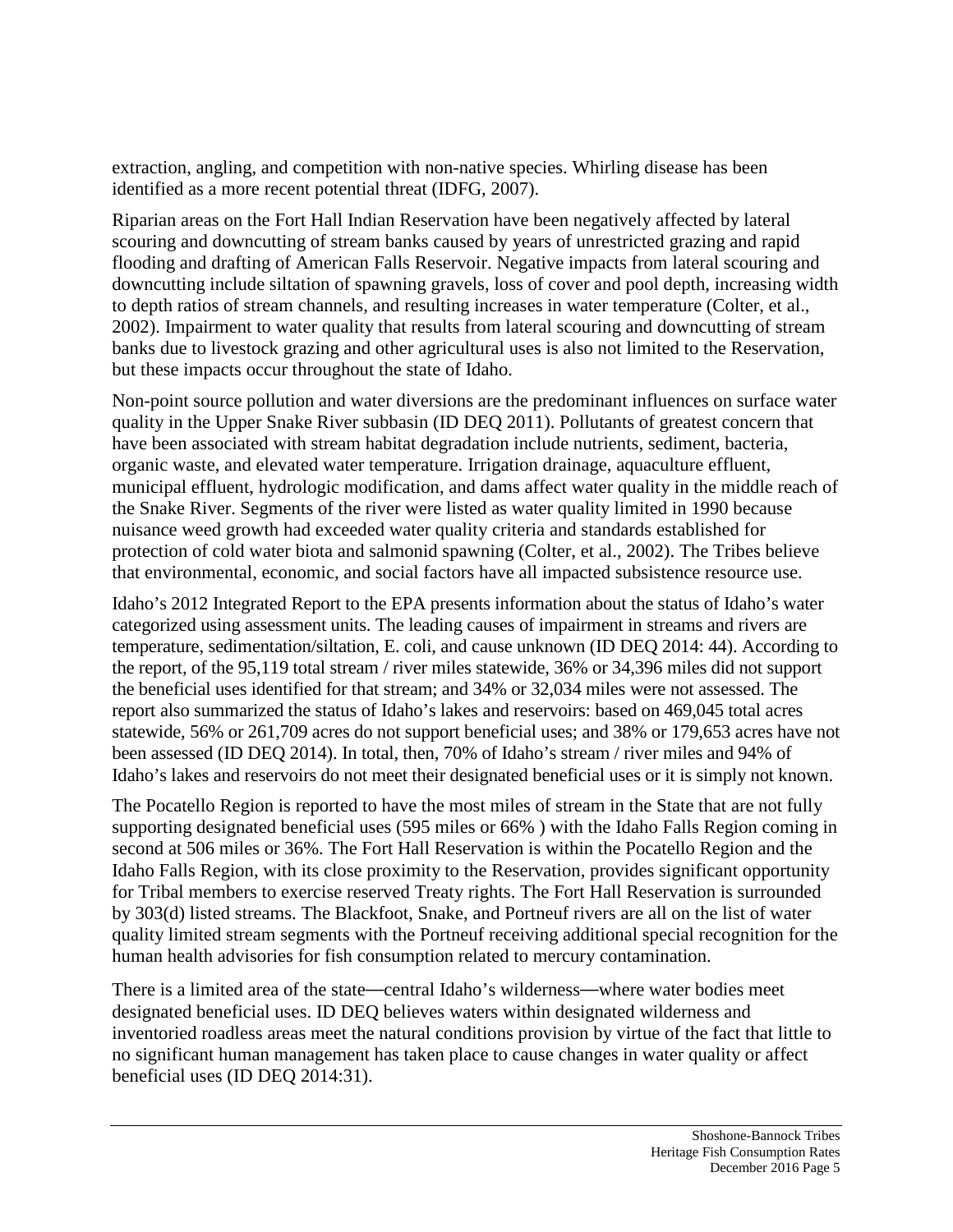# **3.0 HERITAGE FISH CONSUMPTION RATES (FCRs)**

A summary of the primary source literature reviewed for this heritage rate study is provided here, including a definition of "fish consumption," as used differently by various authors, and certain factors and other assumptions that have been used to adjust and/or calculate consumption rates. Also presented below are the average aboriginal per capita FCRs estimated for the Columbia Basin Tribes (summarized in Table 1) and rates for the Shoshone-Bannock Tribes specifically (summarized in Table 2).

## **3.1 Defining Fish Consumption**

The focus of this effort is to compile, summarize, and evaluate estimates of Tribal fish consumption during the period when Tribes had full access to their traditional fisheries, which we refer to here as "heritage rates." This effort is intended to provide Tribes with information that may be useful in establishing water quality criteria for the protection of human health. The information supporting heritage rates is on a per capita basis that can be used to estimate average FCRs, however this information is not suitable for development of FCR distributions or percentiles of fish consumption.

As evident in review of the documentary record, the definition of fish consumption as fish *ingestion* is not necessarily shared by the various researchers who have attempted to estimate aboriginal FCRs for various Tribal groups. Several researchers include all uses of fish in what they describe as a "total consumption rate." For example, one researcher (Schalk, 1986), suggested that a previously calculated consumption estimate was too low because it "only considers human dietary demands." Another (Griswold, 1954) stated that "[t]he tribes here required salmon for fuel as well as for food. Consequently, it may be inferred that their per capita consumption was considerably greater than that of the tribes [downstream] below." Still another, (Walker, 1967) discussed "exceptional areas of unusually high consumption, up to 1000 lbs. per capita, per year" which are "caused not only by the high calorie demands typical of colder climates, but also by the use of fish for dog food or for fuel."

Estimates by various researchers, therefore, may include as part of a total FCR that portion of the overall fish harvest that was used for trade, for fuel, for animal feed, or may include the inedible portion of fish not actually ingested. To the extent that it is discussed in the literature, this report attempts to describe the assumptions involved in estimating a consumption rate, and, where possible and appropriate, identify that portion that was actually ingested.

# **3.2 Defining Factors Influencing Consumption Rates**

Many sources of information providing estimates of heritage FCRs for Tribal groups in the Columbia Basin tend to refer to or build upon previous work, in some cases revising or adjusting rates from previous reports based on new knowledge, new data, or new approaches for interpreting consumption information. Some authors have attempted to revise earlier estimates of fish consumption, particularly those estimates based on caloric intake, to account for the caloric losses that occur as a result of salmon spawning migration ("migration calorie loss factor") and to account for the fact that not all of an individual fish is consumed ("waste loss factor"). Each of these factors and their effect on consumption estimates, as well as other variables that influence the calculation of consumption rates, are discussed below.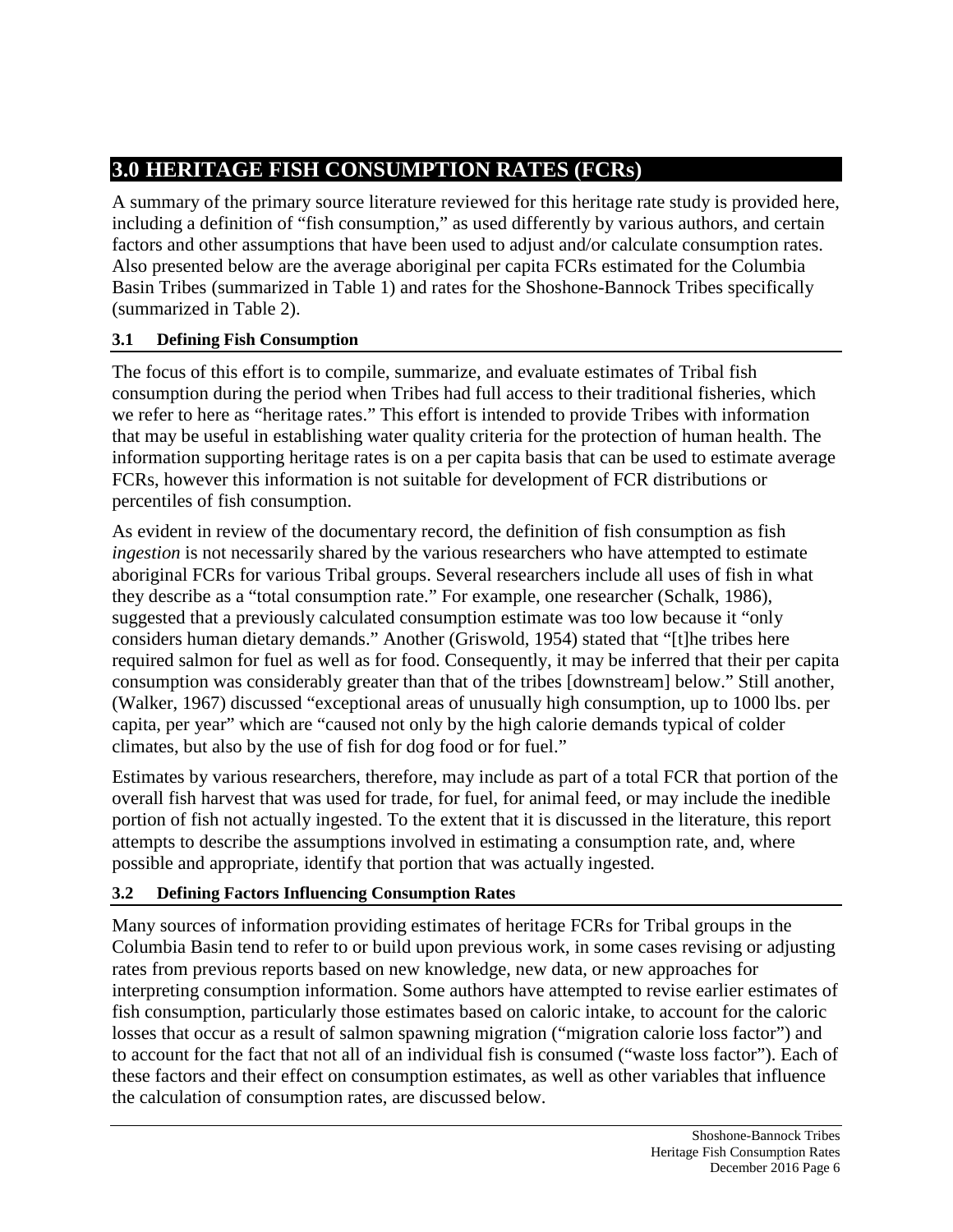### **3.2.1 Migration Calorie Loss Factor**

Eugene Hunn (1981) appears to be the first author to suggest modifying the calorie-based fish consumption estimates originally developed by Gordon Hewes (1947, 1973). While Hunn considered Hewes' estimates of salmon consumption to be "the most comprehensive attempted to date for the region" he contends that "his interpretation of the nutritional factors is misleading." Specifically, Hewes's caloric calculations did not account for the calories that salmon lose during spawning migration (since migrating salmon no longer feed once they reenter freshwater).

Citing a study by Idler and Clemens (1959), who determined that sockeye salmon lose 75% of their caloric potential during spawning migration in the Fraser River watershed, Hunn proposed the following approach, as transferred to the Columbia River watershed: the "migration calorie loss factor" is computed as a ratio of (a) the distance in river-kilometers (km) from the mouth of the Columbia River to the approximate middle of each group's territory, to (b) the entire length of the Columbia River (1,936 km). This ratio was then multiplied by the average value for calorie loss during salmon migration, 75% (0.75), and the product was subtracted from one. For example, a salmon harvested halfway to the headwaters of the Columbia River is assumed to have lost half of 75%, or 37.5% (0.375) of its beginning caloric potential, and, therefore, would retain 62.5% of its beginning caloric potential  $(1 - 0.375 = 0.625)$ , which is considered the migration calorie loss factor. Based in part on this adjustment, Hunn suggested that Hewes likely overestimated the calories provided by salmon, and therefore salmon's contribution to the overall diet, and that "vegetable resources" likely played a larger dietary role than assumed by other authors. In fact, he concluded that the food collecting societies of the southern half of the Columbia-Fraser Plateau "obtained in the neighborhood of 70% of their food energy needs from plant foods harvested by women."

Other authors (e.g., Scholz, et al., 1985; Schalk, 1986) have taken a different approach and assumed that Hewes was correct about the proportion of the diet supplied by salmon (on average 50%, or about 1,000 calories), but by not accounting for migration calorie loss, Hewes likely underestimated salmon consumption rates, particularly for upriver Tribes (as Schalk, 1986, stated, "some adjustment should have been made for distance traveled upstream"). To account for this, Schalk divided the consumption estimates developed by Hewes by a specific migration calorie loss factor determined for each Tribal group, following the approach described above.

Again using the example of a salmon harvested halfway to the headwaters of the Columbia River, Hewes's estimate for average per capita consumption for the Columbia Basin tribes of 365 pounds per year would be revised in the following manner: assuming a salmon has lost 37.5% of its initial caloric potential during spawning migration, 62.5% of its caloric potential would remain (the migration calorie loss factor). Dividing 365 pounds per year by 62.5% (0.625) gives a revised estimate of 584 pounds per year – a 60% increase. In other words, a person harvesting salmon halfway up the Columbia River would need to consume 584 pounds of salmon to get the same amount of calories as someone consuming 365 pounds of salmon harvested at the mouth of the Columbia. As Schalk (1986) noted, "the total annual per capita estimate for fish consumed rises significantly when a migration calorie loss factor is included."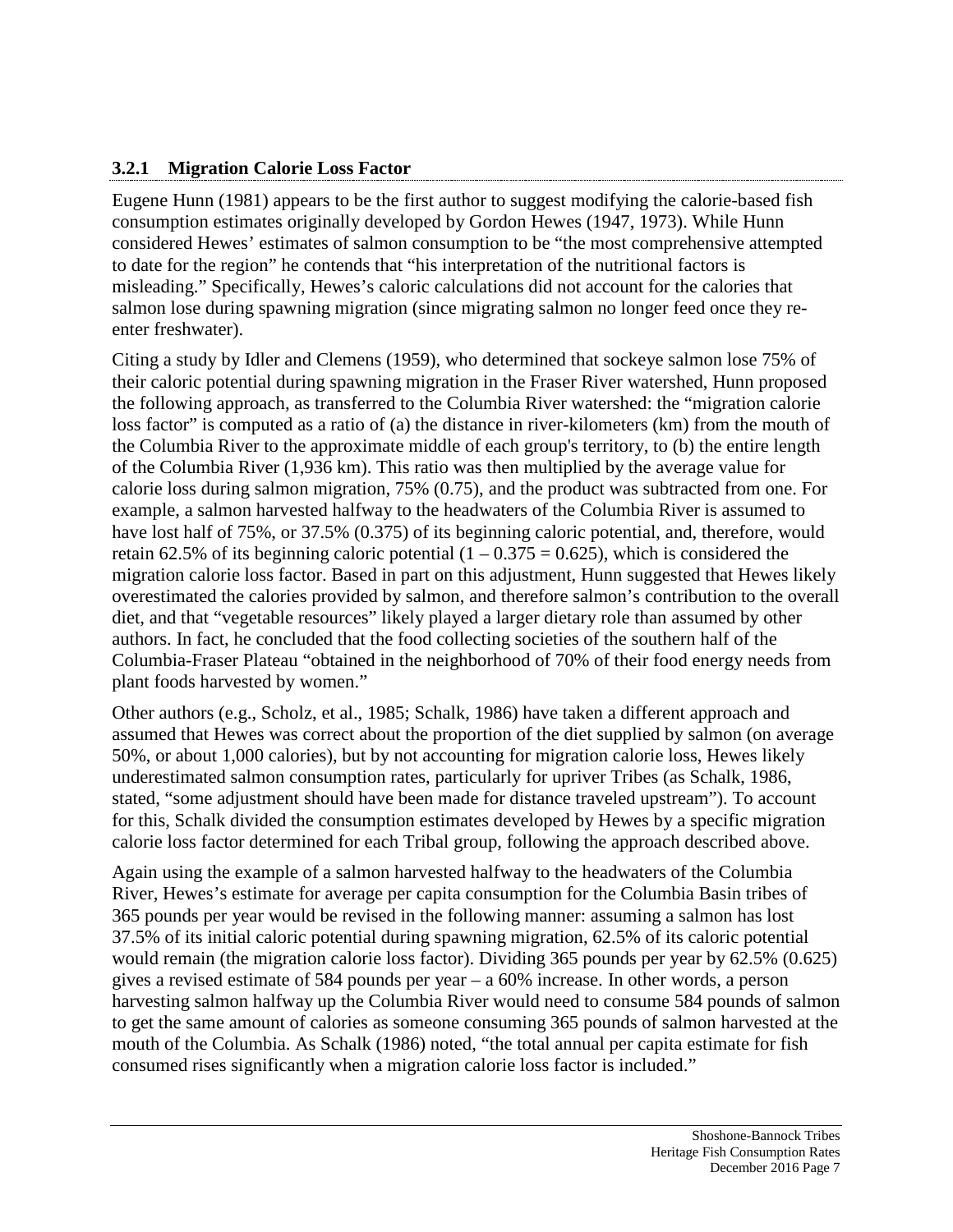### **3.2.2 Waste Loss Factor**

In addition to considering calorie loss from migration, Hunn (1981) also appears to be the first author to suggest modifying the calorie-based fish consumption estimates originally developed by Hewes (1947, 1973) based upon the fact that some portion of a fish is not edible. Hunn (1981) stated that Hewes "does not allow for the fact that the edible fraction of whole salmon is generally considered to be approximately 80% of the total weight." Since many authors providing estimates of historical Tribal fish consumption did so for the purpose of estimating historical harvest rates, this factor (if accurate) was likely an important consideration. For example, if only 80% of each salmon harvested is edible (i.e., 20% is "waste"), then a person consuming 100 pounds of salmon per year would need to harvest 125 pounds of salmon to support that consumption rate.

Schalk (1986) incorporated this "waste loss factor" into his estimates of annual salmonid catch in the Columbia Basin by revising Hewes's consumption estimates for various Tribes and Tribal groups. Schalk stated that "the revised estimate involves dividing the per capita consumption estimate by a waste loss factor of 0.8 to get the gross weight of fish utilized. This figure is also derived from Hunn's (1981) suggestion that 80% of the total weight of a salmon is edible." While it appears that the main objective in using this factor is in estimating total catch ("the gross weight of fish utilized"), the terms "total catch" and "total consumption" are sometimes used interchangeably. Some subsequent authors have incorporated this waste loss factor into their estimates of actual fish *ingestion* when estimating aboriginal FCRs.

### **3.2.3 Other Assumptions used to Develop Consumption Rates**

In addition to the rate adjustment factors discussed above, there are a number of other assumptions that various authors have made to develop consumption rate estimates, including the following (discussed in more detail in section 4.1.3).

- Fish ingestion versus harvest and other uses (i.e., definition of "consumption")
- Percent of diet (calories) provided by fish (versus other food items)
- Salmon (anadromous) and/or resident fish consumption
- Historical Tribal population estimates
- Number of fishing sites, fishing methods, and fishing efficiency

#### **3.3 Columbia Basin-Wide Heritage Rates**

Below is a summary of the primary source information reviewed on aboriginal FCRs of Columbia Basin Tribes. Relevant information is presented from each of the following publications, including fish consumption estimates and associated assumptions (and summarized in Table 1).

- Craig and Hacker, 1940
- Swindell, 1942
- Hewes, 1947
- Griswold, 1954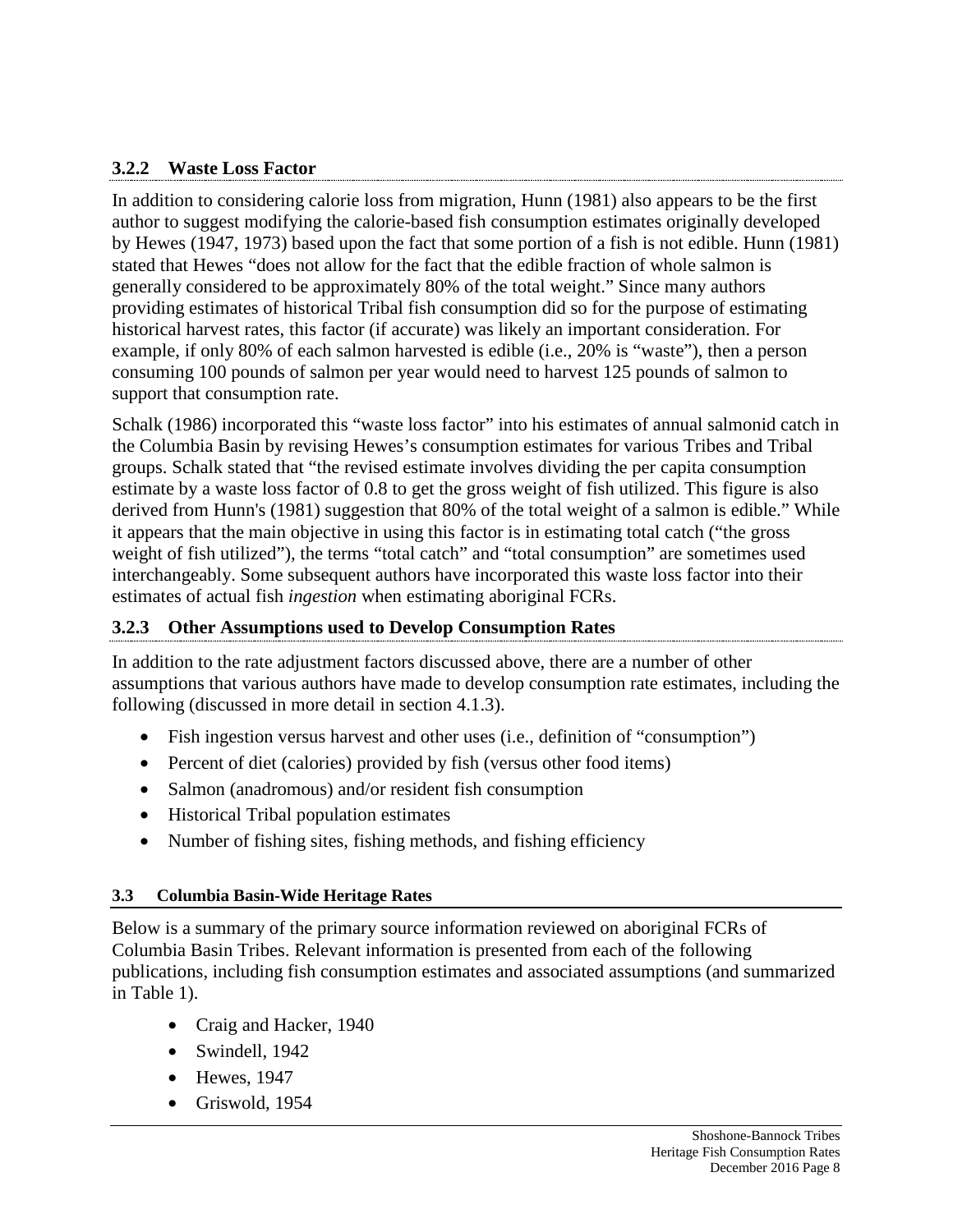- Walker, 1967
- Boldt, 1974
- Hunn, 1981

# **3.3.1 Craig and Hacker, 1940**

In 1940, Joseph Craig and Robert Hacker of the U.S. Bureau of Fisheries estimated an aboriginal per capita salmon consumption rate of 1 pound per day (lb/d), which equates to 365 pounds per year (lb/yr) (or 454 grams per day  $[g/d]^1$  $[g/d]^1$ ) for Columbia Basin Tribes (Table 1). This estimate is based on historical ethnographic observations of extensive salmon harvest and use. The authors stated that, based on accounts of early explorers:

*"Without doubt salmon, either fresh or dried, was the chief single factor in the diet of the Indians of the Columbia Basin in their native state."* (p. 140)

Other species were identified as consumed as well, including sturgeon, trout, and other fish; however, salmon was the primary species consumed. While the authors noted that it was "not possible to make an accurate estimate of the amount of salmon used by the Indians," at the time, an approximation could serve "to illustrate the possible magnitude" of fish caught and consumed, with a wide margin of error (p. 141).

The authors stated that since significant quantities of salmon were available in the Columbia River and its tributaries during at least 6 months of the year, the Indians likely harvested and consumed large quantities of fresh salmon during this period and then consumed dried salmon for the remainder of the year. Therefore, "it appears to be well within the realms of probability that these Indians had an average per capita consumption of salmon of 1 pound per day during the entire year"  $(p. 142)$ .

### **3.3.2 Swindell, 1942**

 $\overline{a}$ 

In 1942, Edward Swindell of the U.S. Department of the Interior's Office of Indian Affairs estimated an aboriginal per capita salmon consumption rate of 322 lb/yr (or 401 g/d) for Columbia Basin Tribes, specifically in the Celilo region prior to the installation of the Dalles Dam and flooding of Celilo Falls (Table 1). This estimate is based on field survey interviews (and published affidavits) with local Indian families.

Swindell agreed that the estimate reported by Craig and Hacker (1940) of per capita salmon consumption of 1 pound per day was "not unreasonable" (p. 13) and that while "the poundage of the fish used for subsistence purposes cannot be definitely ascertained… the importance of this article of food as shown by a survey of 55 representative families is shown…" in his report (p. 147). As part of this study, the author presented and compared results obtained from interviews conducted with the heads of the 55 selected families, which represented a total of 795 Indian

<span id="page-11-0"></span> $1$  Most sources present rates in pounds per day; this report applies a conversion to grams per day (1 pound = 454 grams) for the reader and for applicability to water quality standards.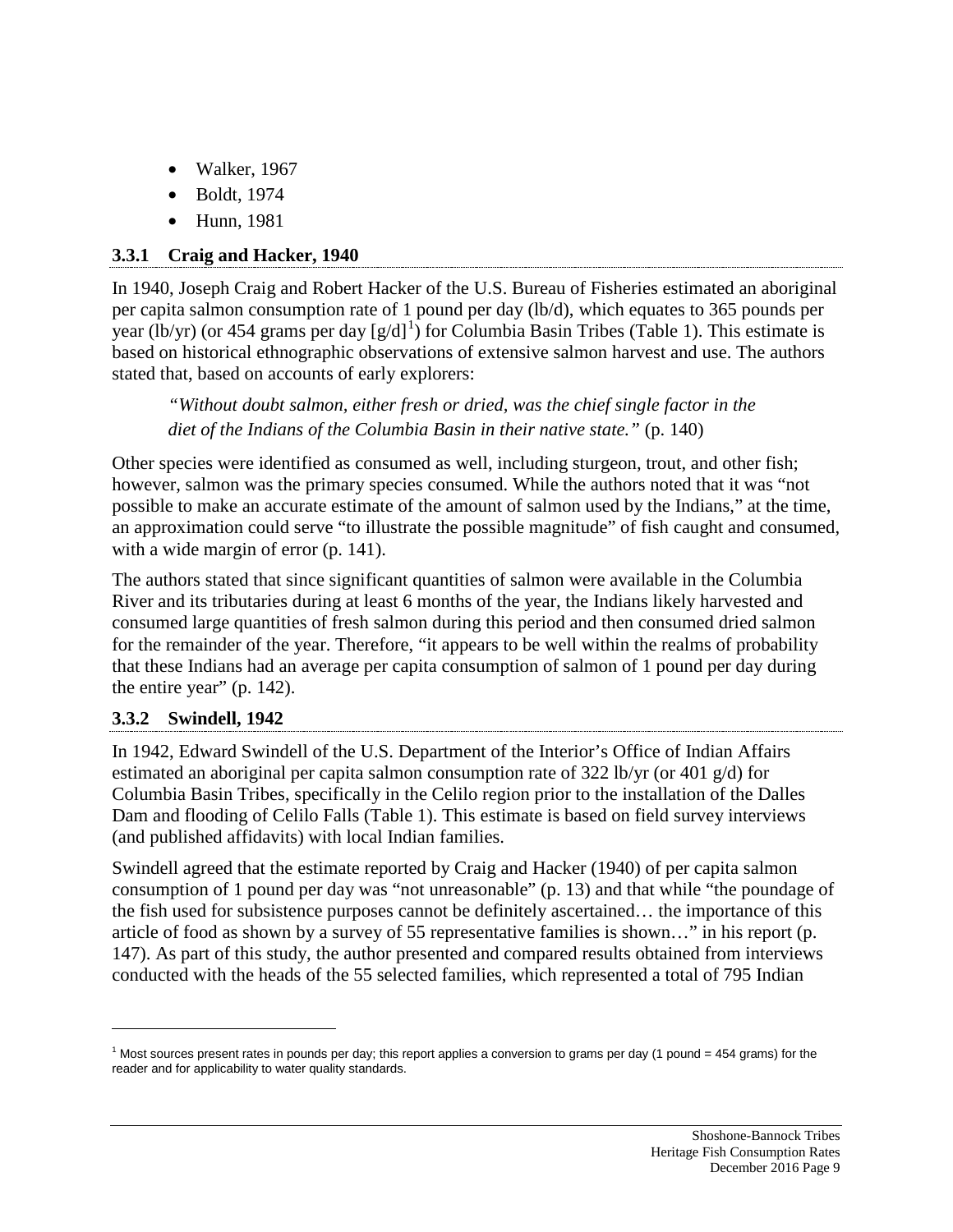families present "under the jurisdiction of the Yakima, Umatilla, and Warm Springs" (p. 13-14). These interviews determined an average consumption rate of 1,611 lb/yr per family. Assuming a family unit was comprised of 5 members, Swindell calculated this to be a per capita rate of 322 lb/yr. This value accounted for both fresh and cured salmon, where the dried weights were converted to wet (fresh) weights. The affidavits given by participants of the survey supported Swindell's aboriginal fish consumption estimates.

An affidavit provided by Tommy Thompson (age 79), of the Wyam Tribe of Indians residing at Celilo, Oregon, stated that "each family of Indians, when he was a boy, $\frac{2}{3}$  $\frac{2}{3}$  $\frac{2}{3}$  would dry and put away for their own future use, about 30 sacks of fish…each sack would contain about 10 or 12 fish which weighed almost 100 pounds [total]... each fish after it had been cleaned, the head and tail removed, and then dried, would only weigh between 6 and 8 pounds" (p. 153). Another affidavit provided by Chief William Yallup (age 75), a Klickitat Indian of Rock Creek, stated that "when he was a boy… during the [fish] runs, they would eat fresh fish three times daily and the surplus they caught would be dried for use when no fresh ones were available" and "that in those days each family would dry for its own personal use approximately 30 sacks of fish, each of which contained about six large salmon weighing, after they had been cleaned for drying, about six pounds; that for purposes of trading, each family would put away about 10 sacks of fish" (p. 165). Further, the affidavit noted that fishing rights "have a value to the Indians which cannot be measured in the terms of dollars and cents of the white man; that the subsistence value to the Indians as a whole is enormous…" (p. 167).

### **3.3.3 Hewes, 1947**

In 1947, as part of his dissertation required for a Ph.D. in Anthropology, Gordon Hewes developed an estimate reflective of Craig and Hacker's (1940) per capita salmon consumption estimate of 1 lb/d (365 lb/yr or 454 g/d) for aboriginal Columbia Basin Tribes (Table 1). The justification for this estimate was based on the average human caloric requirements of 2,000 calories per day (cal/d), the assumption that nearly 50% of the Indian diet was salmon, and that the caloric value of salmon was approximately 1,000 calories per pound<sup>[3](#page-12-1)</sup> (p. 213-215). This assumed that salmon provided nearly all dietary protein (primary source of energy) and that other food sources (such as plants) contributed minimal caloric value to the diet.

Hewes presented various consumption rate estimates for Tribal groups in different regions of Alaska and the Pacific Northwest compiled from various sources, stating that "while we have very few quantitative hints for the regions south of Alaska, it is reasonable to suppose that per capita consumption among intensive fishing peoples in parts of the Plateau…reached amounts equivalent to at least the lower estimates…" provided for Alaska and the Pacific Northwest by other authors (p. 223), including the estimate of 365 lb/d for the Columbia Basin presented by Craig and Hacker (1940). Acknowledging the guesswork involved, the author made every effort to develop reasonable rates, based on available ethnographic data for the various Tribes in the

 $\overline{a}$ 

<span id="page-12-0"></span> $^2$  Based on the year of the publication (1942) and the age of Tommy Thompson at the time of the affidavit (79 years), the period discussed here equates to the mid to late 1800s.

<span id="page-12-1"></span> $3$  Calculation: 2000 cal/d  $*$  0.5  $*$  1 lb/1000 cal = 1 lb/d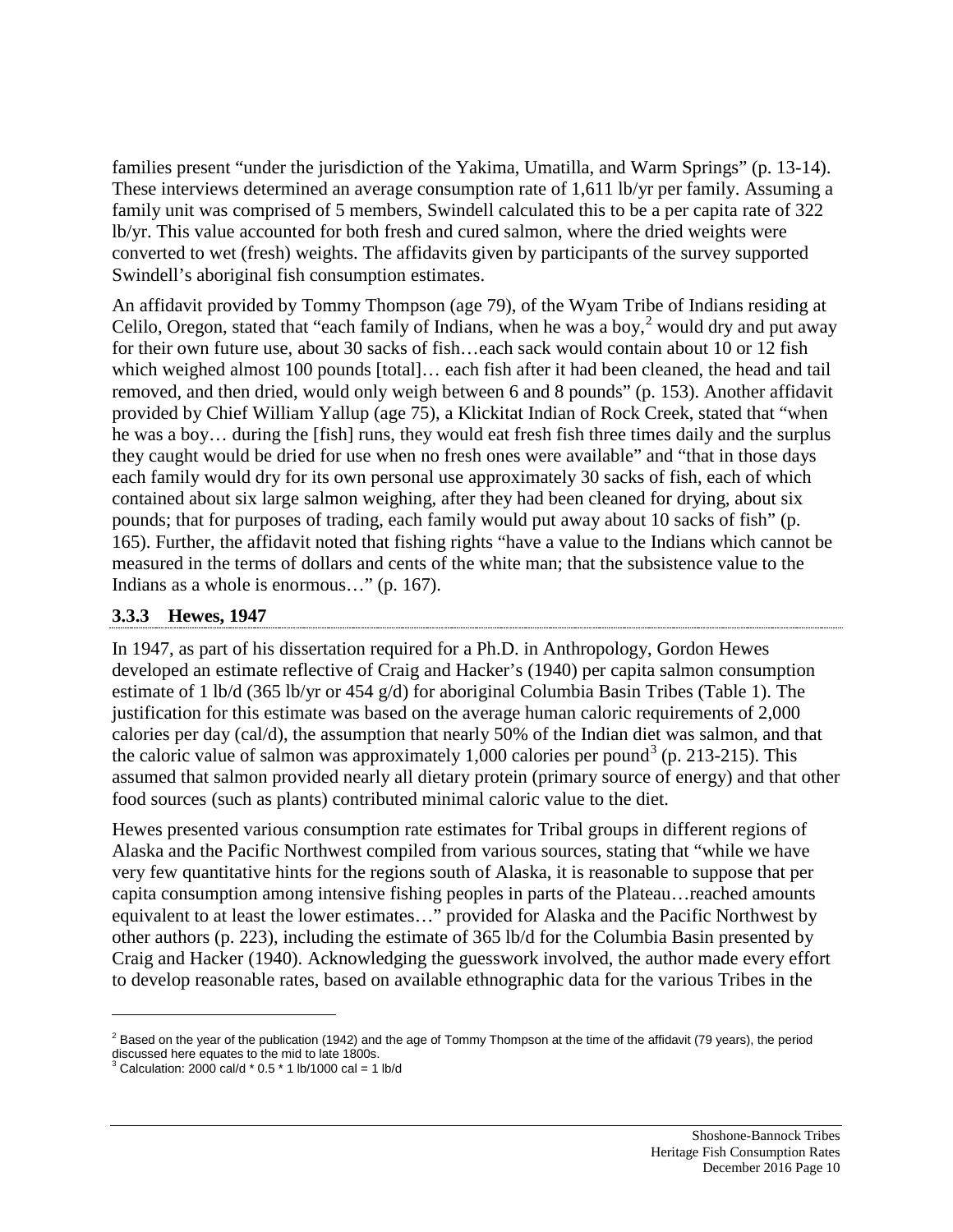Pacific Northwest and Alaska, weighing salmon consumption by group or area accordingly. Tribe-specific rates are further discussed in Hewes, 1973 (Section 3.4.1).

# **3.3.4 Griswold, 1954**

In 1954, as part of his dissertation required for a Master of Arts, Gillett Griswold cited Swindell's survey of Indian families in the Celilo region of the Columbia Basin, specifically noting the input factors that, when applied together, would result in an aboriginal per capita salmon consumption rate of 800 lb/yr (or 995 g/d). This rate was not presented in his publication *per se* (and, therefore, not listed in Table 1), only the factors used to calculate the rate.

Referring to affidavits presented in Swindell's study, Griswold assumed that each family cured and stored 30 sacks of salmon for their own use and an additional 10 sacks of salmon for trade each year, with each sack weighing 100 pounds. This equates to 4,000 lb/yr per family harvested. Assuming 5 individuals per family (as stated by Swindell), this equates to a per capita rate of 800 lb/yr. It should be noted that this rate considers all salmon that was harvested for both ingestion as well as trade (i.e., not eaten). While this consumption rate was not presented by Griswold in his dissertation, his input factors (4,000 lb/yr per family of 5 individuals) were used in the rate calculation by another author (Walker, 1967, discussed below) to estimate a range of consumption rates.

## **3.3.5 Walker, 1967**

In 1967, Deward Walker conducted research on behalf of the Nez Perce Tribe and estimated an average per capita salmon consumption rate of 583 lb/yr (or 725 g/d) for aboriginal Tribes of the Columbia Plateau in general (Table 1). This estimate was based on the median value of two previously reported estimates: 365 lb/yr (estimated by Craig and Hacker, 1940) and 800 lb/yr (calculated from assumptions in Griswold, 1954).

Walker stated that "in light of the known annual dietary dependence on fish among aboriginal societies of the Plateau, it seems safe to conclude that the range was between 365 and 800 lbs. per capita with the average probably close to the median, i.e., 583 lbs." (p. 19). It should be noted that the higher value of this range was calculated from Griswold, which, as discussed above, includes salmon harvested for ingestion as well as other uses such as trade. Walker noted that a typical use of fish in the Celilo region was for fuel. He also noted that determining a rate for particular groups in the Plateau would "require substantial, additional research" (p. 19).

# **3.3.6 Boldt, 1974**

In the 1974 decision, Senior District Judge George H. Boldt ruled in the case regarding Treaty fishing rights in Washington State. The Judge stated that salmon "both fresh and cured, was a staple in the food supply" of the Columbia River Tribal fishers, and that salmon was consumed annually "in the neighborhood of 500 pounds per capita" (or 622 g/d) (p. 72) (Table 1). This case decision reaffirmed the reserved right of Native Americans in Washington State to harvest fish from their traditional use areas.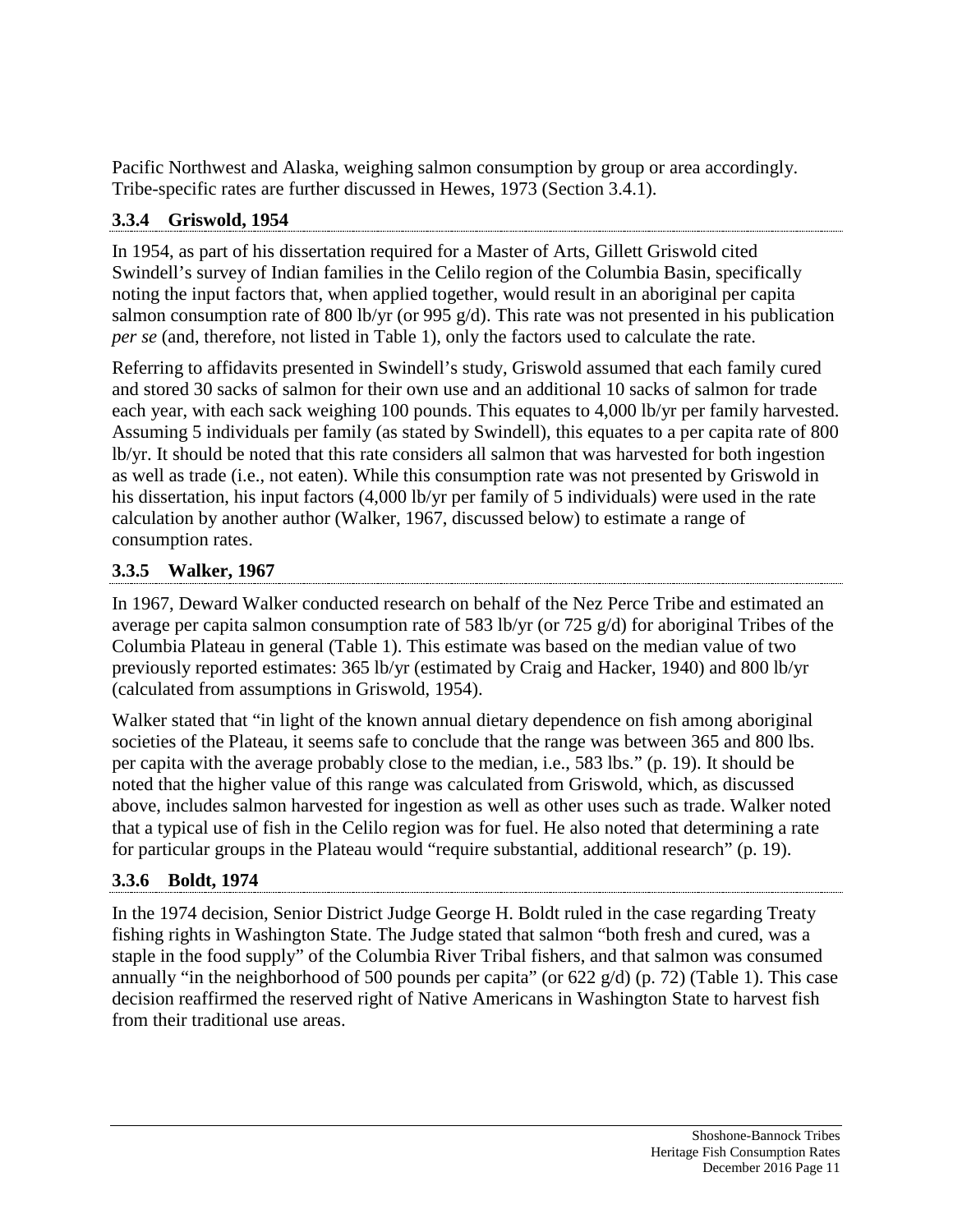### **3.3.7 Hunn, 1981**

In 1981, Eugene Hunn from the University of Washington, Department of Anthropology, reevaluated the assumptions associated with Hewes' (1947 and 1973) salmon consumption estimates for Columbia Basin Tribes, suggesting that salmon likely did not provide as many calories as originally estimated in the aboriginal diet. Although Hunn did not present FCRs in his publication (and, therefore, no estimate is included in Table 1), he first introduced the concept of migration calorie loss and waste loss factors, as discussed in Section 3.2 above, and as later applied to fish consumption estimates by other authors (e.g., Schalk, 1986).

While Hunn considered Hewes' estimates to be the most comprehensive to date, Hunn contended that the caloric calculations were based on commercial fish, which are generally the fattest species, and which are typically harvested prior to upstream migration. Hunn cited Idler and Clemens (1959), which concluded that migrating salmon in the Fraser River "lose on average 75% of their caloric potential during this migration" (p. 127). It may be assumed that fewer calories per pound of salmon upstream results in people consuming more salmon to meet their daily caloric requirements. However, Hunn stated that other foods, such as roots and bulbs, likely provided a large caloric percentage of traditional diets. In addition to migration loss, Hunn determined that only about 80% of the total weight of salmon was edible, therefore introducing the concept of the "waste loss" factor, later applied by other authors to adjust consumption rates.

#### **3.4 Shoshone-Bannock Tribes Heritage Rates**

Below is a summary of the primary source information reviewed on heritage FCRs specific to the Shoshone-Bannock Tribes. Relevant information is presented from each of the following publications (and summarized in Table 2), including fish consumption estimates and associated assumptions.

- Hewes, 1973
- Walker, 1985
- Schalk, 1986
- Walker, 1993

### **3.4.1 Hewes, 1973**

In 1973, continuing on his previous dissertation work, Gordon Hewes presented updated aboriginal per capita salmon consumption rates for specific Tribes in Alaska, British Columbia, and the Pacific Northwest, including a rate of 50 lb/yr (or 62 g/d) for the Shoshone-Bannock Tribes (Table 2). This rate is based on caloric content and daily requirements, population estimates, and ethnographic accounts of the importance of salmon; it is also based on human dietary demands only, not including other non-ingestion uses.

Hewes initially published a general rate for salmon consumption by Columbia Basin Tribes based on assumptions about dietary caloric requirements and the contribution of salmon to aboriginal diets (see discussion of Hewes, 1947, in Section 3.3.3 above). In this report, Hewes again presents an average per capita estimate of 365 lb/yr (or 454 g/d) for the Columbia Basin Tribes as well as rates for individual Tribes. The Tribe-specific rates account for variability in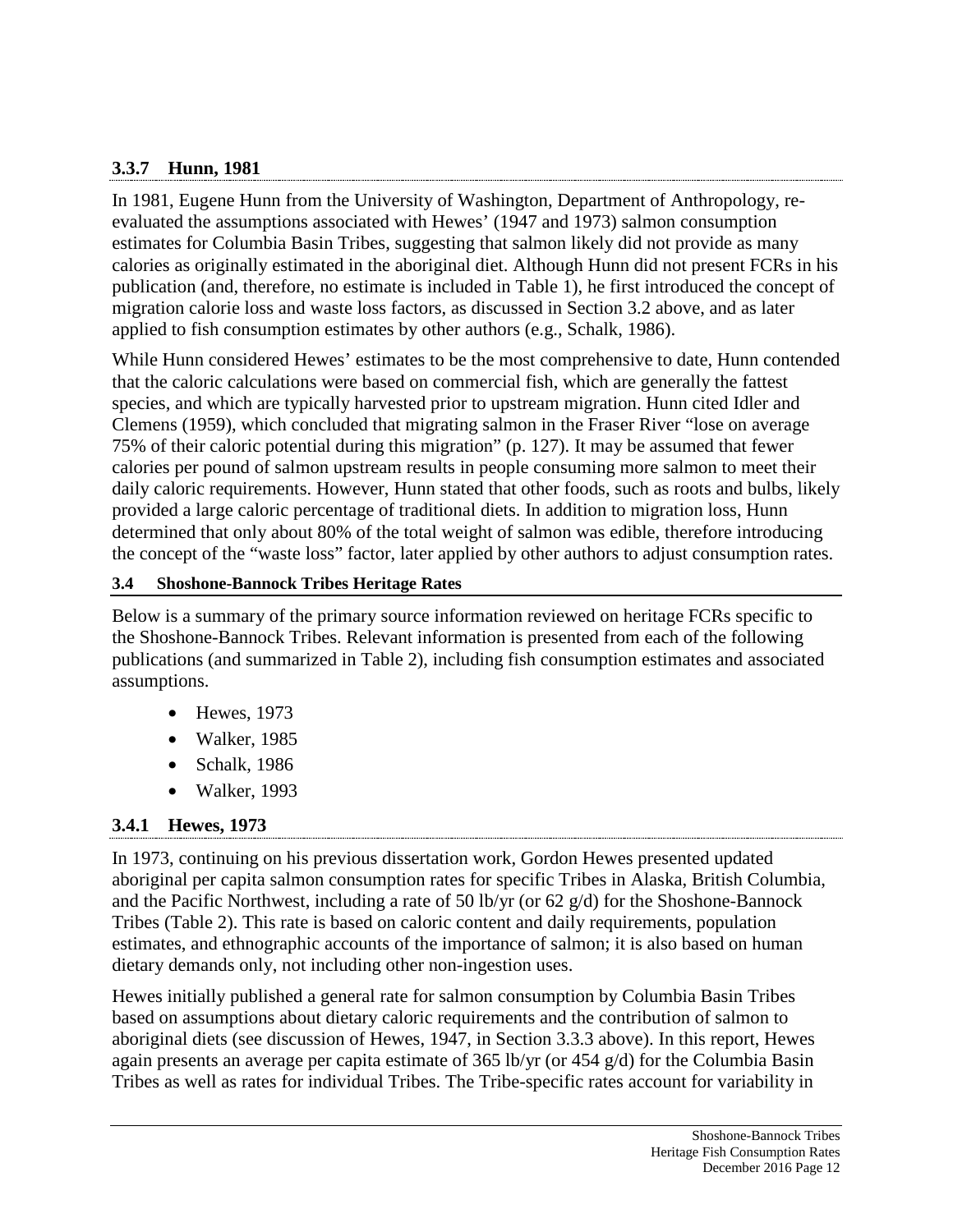salmon dependence between regions and population groups, and they reflect population numbers available at the time for each Tribe.

# **3.4.2 Walker, 1985**

In 1985, Deward Walker conducted ethnographic research that included information about the Shoshone-Bannock Tribes; however, the report was never published and remains unavailable due to the sensitivity of the information it contained. The data presented here is based upon citations in Scholz, et al. (1985), in which the author included estimates and quotes and, therefore, apparently had access to Walker's (1985) report. Walker calculated an average per capita total (anadromous and resident) FCR of 800 lb/yr (or 995 g/d) for the Shoshone-Bannock Tribes (Table 2). Note that this rate intended to include both salmon and resident fish consumption combined in the estimate.

According to Scholz (1985), Hewes "checked Walker's new figures for populations and per capita consumption and agrees with Walker's revisions" (Scholz, 1985, p. 73). Scholz also stated that Walker's (1985) estimates were significantly different from those of Schalk (1986), discussed below, primarily because Walker assumed higher Tribal population totals (and also includes resident fish with salmon consumption). Without the original document, however, it is unclear if Walker's estimates represent fish ingestion only or include fish used for other purposes, such as trade and fuel.

# **3.4.3 Schalk, 1986**

In 1986, Randall Schalk calculated salmon consumption estimates for specific Tribes based on Hewes' (1947 and 1973) original estimates, including a rate of 179 lb/yr (or 222 g/d) for the Shoshone-Bannock Tribes (Table 2). This rate includes migration and waste loss factors applied to Hewes' Tribe-specific values. Schalk contended that many of Hewes' original estimates were biased low because they were based on:

- A caloric content of fish representing salmon as they enter freshwater in prime condition (i.e., having more calories than upstream salmon). Schalk stated that "since salmonids lose an average of 75% of their caloric content during migration (Idler and Clemens 1959), some adjustment should have been made for distance traveled upstream" (i.e., applying a migration loss factor).
- The assumption that salmon were eaten in their entirety. Schalk states that assuming the entire fish was consumed was "unrealistic" and cited Hunn (1981) to state that only "about 80% of the weight of a salmon is edible."

Schalk, therefore, adjusted (increased) Hewes' consumption rates by applying a migration loss factor (variable by Tribe depending on how far upstream they harvested salmon) of 35% (0.35) for the Shoshone-Bannock Tribes. Schalk also applied a waste loss factor of 80% (0.80), citing Hunn (1981), therefore, including inedible fish parts in the fish consumption estimate.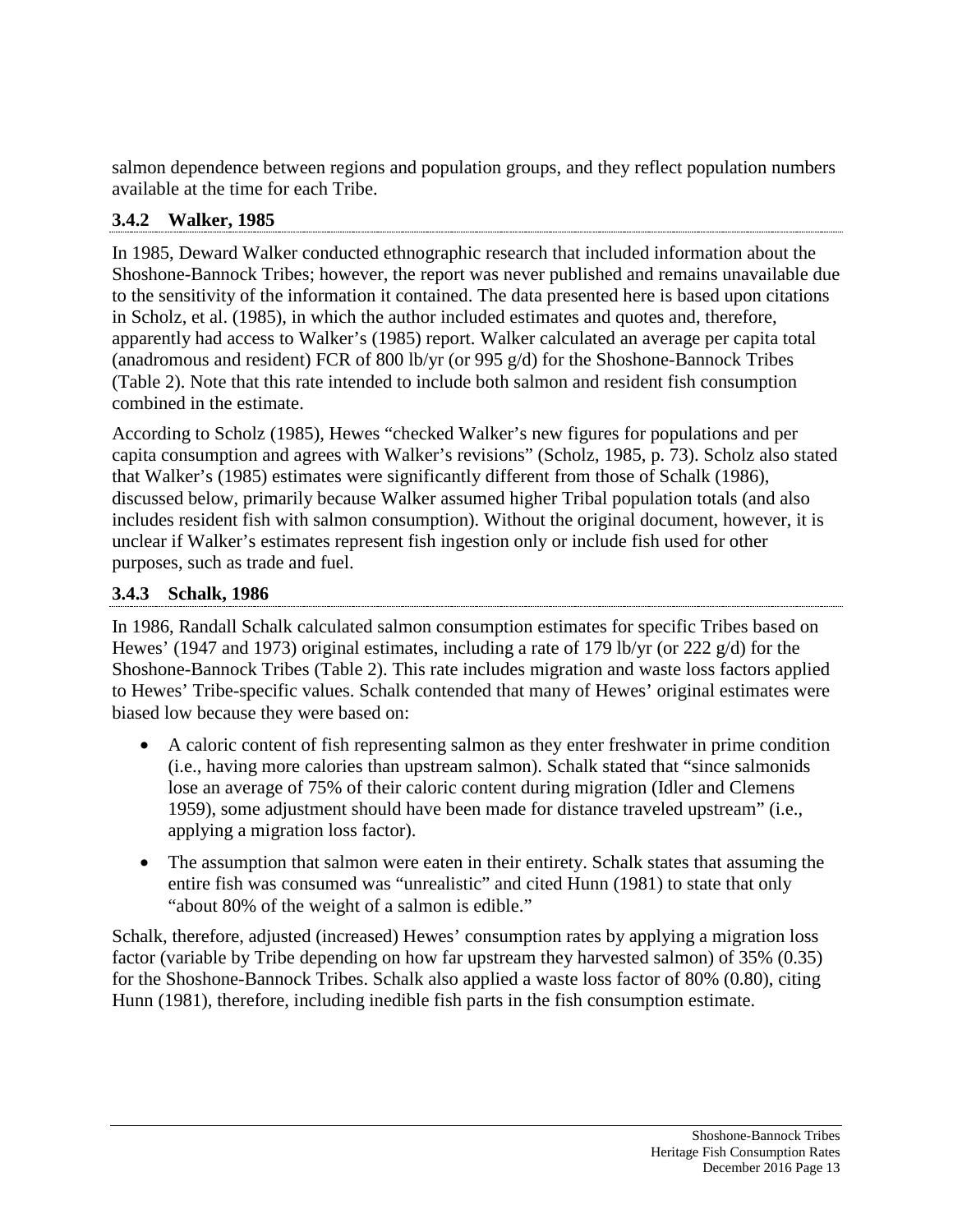#### **3.4.4 Walker, 1993**

In 1993, Deward Walker reviewed data from the Northwest Planning Council (Schalk, 1986), which accounted for migration and waste loss factors, to report a per capita average catch of 635 pounds for Plateau-wide Tribes. Walker estimated that this same value of 635 lb/yr (or 790  $g/d$ ) was appropriately representative of the Shoshone-Bannock Tribes fish harvest.

Walker conducted a study to reconstruct Lemhi Shoshone-Bannock fishing activities, including evaluating fishing technologies, locations, and harvest, to estimate total fish catches via "a more empirical, comparative, historical, and comprehensive methodology than has been used in previous studies" (Walker, 1993). Walker determined that the value estimated by Schalk (1986) of 179 lb/yr for the Shoshone-Bannock was an underestimate and he proposed a Plateau-wide average of 635 lb/yr as more appropriate estimate for the Shoshone-Bannock (and likely even higher for the Lemhi). This value represents fish caught and, therefore, may include fish used for purposes other than ingestion; the distinction is not made in the publication.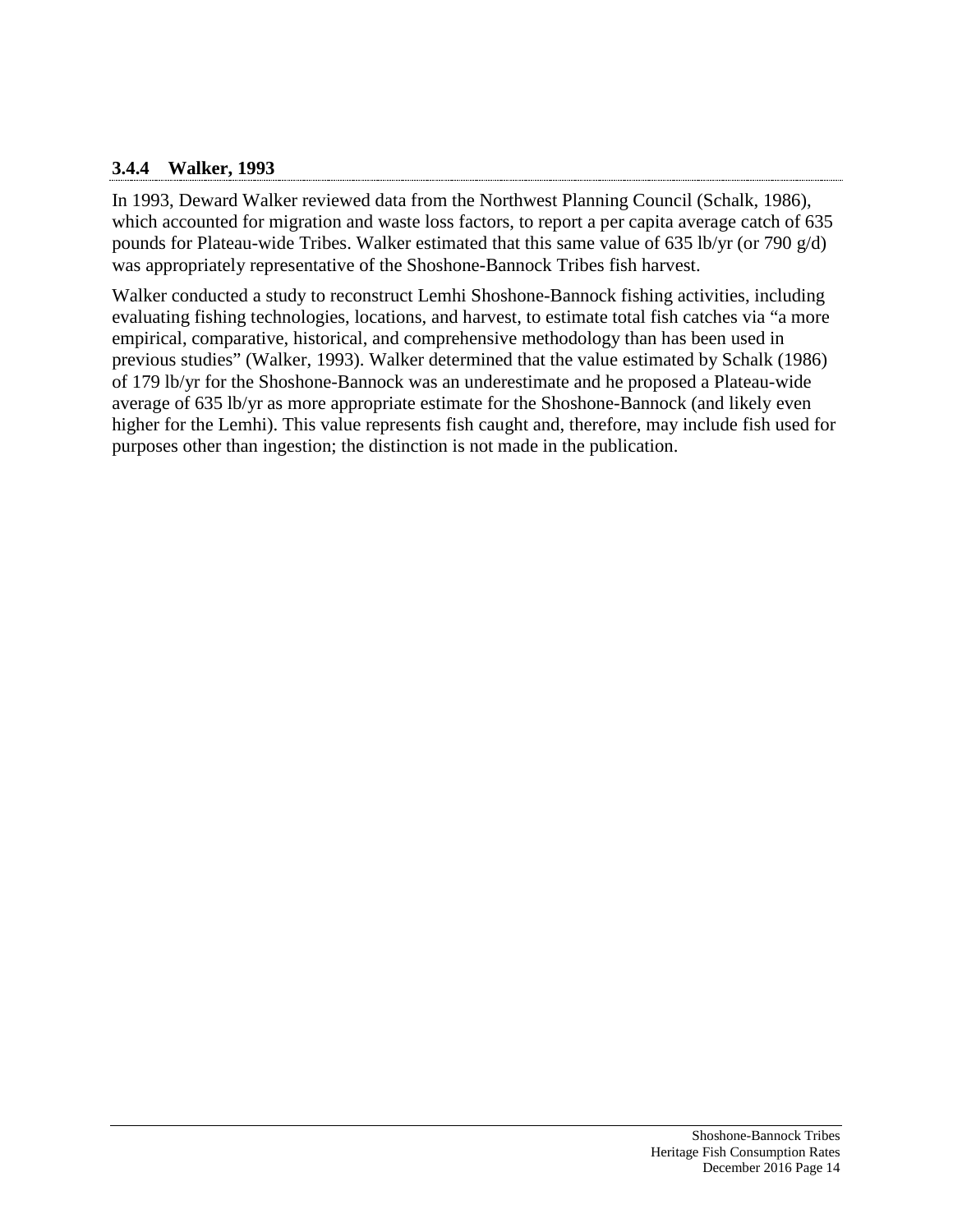# **4.0 RATE EVALUATION AND DISCUSSION**

This section further evaluates and discusses the information presented above, including the uncertainty associated with the rate adjustment factors and other assumptions influencing rate calculations.

# **4.1 Factors Influencing Consumption Rates**

The migration calorie loss factor and waste loss factor are considered here, particularly regarding the uncertainty associated with applying these adjustment factors to heritage rates. Other factors that influence the calculation of heritage rates and that may also increase uncertainty of the estimates include population size estimated at the time, number of fishing sites, and reliability of ethnographic data in general.

# **4.1.1 Migration Calorie Loss Factor**

For a number of reasons, the application of the migration calorie loss factor as described above introduces a high degree of uncertainty into the revised estimates of tribal fish consumption. The study that forms the basis of this adjustment (Idler and Clemens, 1959) is based on one year's run of one species of salmon (sockeye) in one watershed (the Fraser River). The conclusions of this study are then broadly applied to all salmon species within a different watershed (the Columbia River), even though it is estimated that sockeye accounted for only 7% of the Upper Columbia salmon harvest (Beiningen, 1976, as cited in Scholz, et al., 1986). The degree to which different salmon species lose calories at different rates or in different proportions during spawning migration, and the degree to which the Columbia River and Fraser River watersheds differ (in length, elevation change, etc.) all affect the degree of uncertainty associated with the calculation and application of a migration calorie loss factor.

The migration calorie loss factor is based on a gross percentage of calories lost by a sockeye salmon during spawning migration in the Fraser River (i.e., ending calories compared to beginning calories). However, the factor is applied in revising consumption rates as though it represents the amount of calories lost *per pound consumed*, which is not the same; salmon not only lose calories during migration, they also lose weight. Based on measurements collected by Idler and Clemens (1959), the average overall weight loss during spawning migration was 25%, and the loss in caloric density (calories per gram) was therefore about 65%, as opposed to 75%. Table 3 provides the total calories, total weight (in grams), and caloric density (in calories per gram) of sockeye salmon measured at various stages in the Fraser River (from Idler and Clemens, 1959).

Further, the overall decrease in caloric potential was based on measurements of sockeye salmon that have spawned *and died* in headwater streams. Michael Kew (1986) describes the results of the Idler and Clemens study as follows:

*"As a general rule, the further from the sea a salmon is, the less fat and protein it carries. The loss is considerable. Total caloric value of a sockeye, measured at the river mouth, will be reduced to nearly one-half when it reaches the Upper Stuart spawning grounds, one thousand kilometers from the sea. After the enriched gonads have been expended in spawning and the fish die on these upper*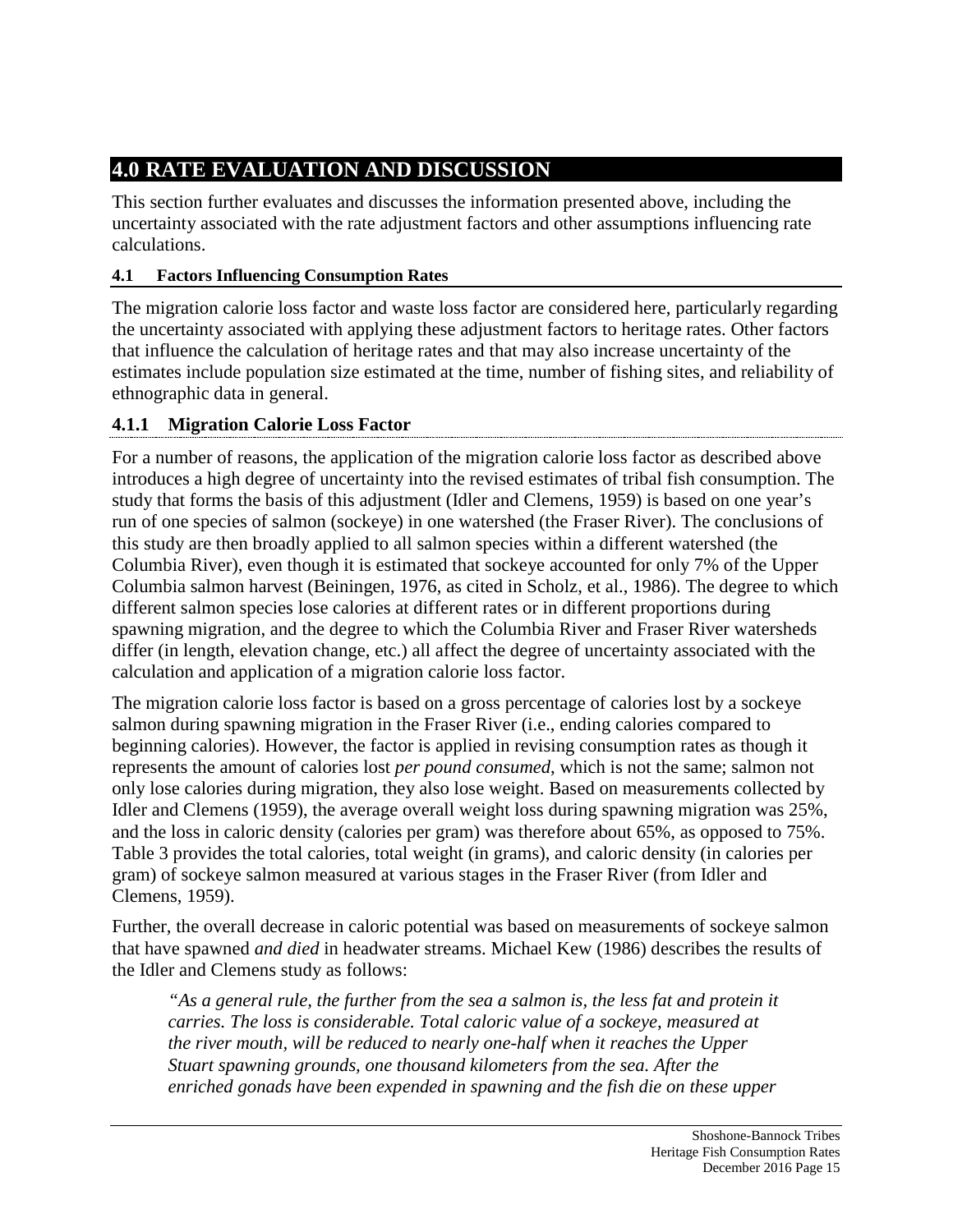#### *streams, they will have lost over 90 percent of their fat and one-half to two-thirds of their protein (Idler and Clemens, 1959; reviewed in Foerster, 1968: 74-6)."*

As Kew notes, there is a significant difference in caloric potential between the time a salmon reaches its spawning grounds and the time it has spawned and died. Based on measurements collected by Idler and Clemens (1959), the average sockeye loses almost 15% of its caloric density (calories per pound) between the time it reaches its spawning grounds and the time it has spawned and died. At the time a sockeye salmon reaches its spawning grounds in the upper Fraser River watershed, it has lost about 50% of its caloric density (Table 3).

Still further, the derivation of the migration calorie loss factor relies on the assumption that the salmon harvest location is at "the approximate middle of each group's territory" (Hunn, 1981). To the extent that a majority of salmon harvest occurs either downstream or upstream of this point, the migration calorie loss factor would either overestimate or underestimate, respectively, the effect on the consumption rate.

Mullan, et al. (1992) note that caloric losses in salmon are generally related to mileage of migration, but not directly. "Idler and Clemens (1959) show much higher energy expenditures by sockeye in some river reaches than others, and higher rates for females than males. In other words, caloric content is not linear in relation to distance." Further, Mullan notes that in migration and maturation the fish tend to mobilize fat reserves and resorb organs (e.g., gastrointestinal tract), and "[t]hus they lose weight, but not necessarily caloric content, between cessation of ocean feeding and nominal freshwater capture."

While the idea of adjusting calorie-based consumption estimates to account for migration calorie loss does not seem unreasonable, based on the uncertainty described above, it most likely tends to overestimate salmon consumption relative to Hewes' original estimates (because it likely overestimates calorie loss per pound). Since sockeye salmon lose approximately 50% of their caloric density upon reaching their spawning grounds, a maximum migration calorie loss factor of 50%, as opposed to 75%, may be more consistent with the supporting research (although the existing research is limited to a single species of salmon). Hewes's diet and calorie-based consumption estimate for the Columbia Plateau Tribes is identical to that proposed by Craig and Hacker (1940), which is not based on caloric intake but on observation and review of the ethno historical literature (although it is "admittedly liable to a wide margin of error").

### **4.1.2 Waste Loss Factor**

Incorporating a waste loss factor to revise Hewes's fish consumption estimates has the effect of increasing the consumption rate (relative to Hewes's estimate) by 25%. If the interest is in understanding how much individuals consumed (ingested), as opposed to "used," then the use of a waste loss factor is not appropriate. Essentially, this factor adjusts a consumption rate, increasing it by 25%, to account for the portion of fish NOT consumed. Consumption estimates that have been revised to account for a waste loss factor (as in Scholz, et al., 1985, and Schalk, 1986) would tend to overestimate consumption (ingestion) by 25%, relative to the "unrevised" rates.

Some estimates of consumption by Tribal groups are based on an estimate of total harvest and total population. For example, some authors estimate a total harvest (in pounds) based on the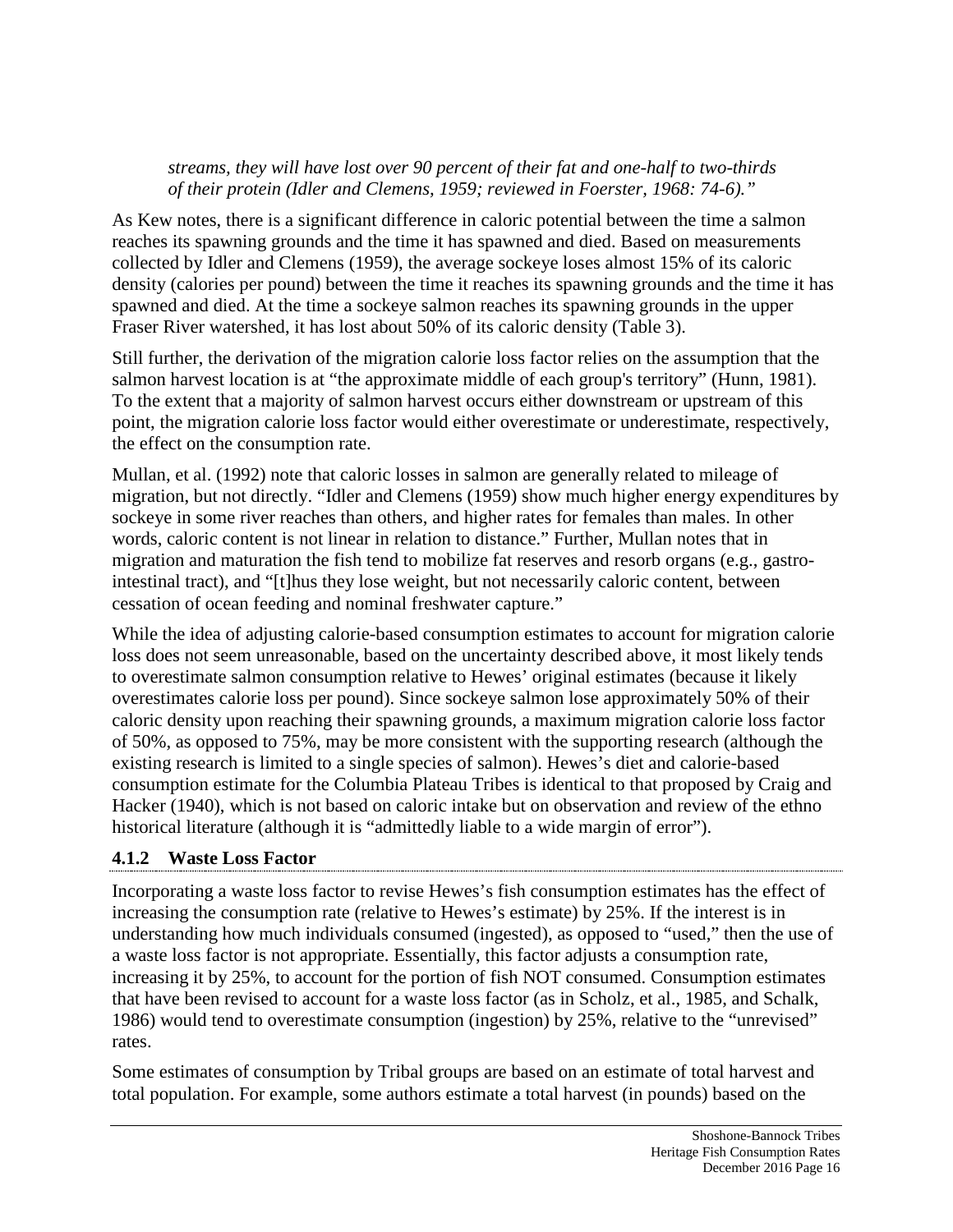number of fishing sites, number of fishing days, efficiency of fishing techniques, average weight of fish, etc., and simply divide the total estimated harvest by the total estimated tribal population to arrive at an annual per capita consumption rate. However, this type of estimate does not account for the fact that only a portion of each fish may be edible (i.e., 80%), and may tend to overestimate the amount that people are actually consuming.

Mullan, et al. (1992) suggested that, because many Tribal groups prepared and consumed most parts of the salmon, including organs, eyes, eggs, etc., the inedible waste was much less than 20%, arguing that "waste factor of a salmon amounted to bones only, under 10% of body weight."

### **4.1.3 Other Assumptions used to Develop Consumption Rates**

In addition to the rate adjustment factors discussed above, other assumptions that various authors have made in developing consumption rates introduce varying degrees of uncertainty to the estimates, including those discussed below.

#### *Ingestion, Harvest, and Consumption*

As discussed in Section 3.1, the effort here is to summarize estimates of fish ingestion which may be relevant to the development of Tribal water quality standards. The degree to which estimates of Tribal fish consumption in the various studies include uses in addition to ingestion may affect their applicability to Tribal regulatory or policy development.

#### *Percent of Diet Supplied by Fish*

The calorie-based consumption estimates developed by Hewes, which form the basis for a number of subsequent estimates, are based on the assumption that salmon account for about 50% of the average Columbia Basin aboriginal diet. Many authors have made similar estimates, while others have assumed either higher or lower dietary estimates. While 50% of the diet (i.e., 50% of total calories) is among the most common estimates, the degree to which a specific Tribe has a higher or lower percentage of diet supplied by fish can affect the accuracy of the calculated consumption rate.

#### *Salmon and Resident Fish Consumption*

Because of the importance of salmon to the Columbia Basin Tribes, and because many studies have attempted to evaluate the impact of the hydroelectric system on anadromous fisheries, a majority of the studies evaluated focused exclusively or primarily on the harvest and consumption of salmon. The degree to which individual Tribal groups relied on resident fish, either to supplement or to substitute for salmon consumption, will affect the accuracy of consumption estimates included in these studies relative to total fish consumption.

#### *Tribal Population Estimates*

Some authors have estimated total fish consumption for various Tribal groups by estimating an overall harvest rate and dividing that rate by the total Tribal population to develop an average per capita estimate. Therefore, the accuracy of population estimates may directly affect the accuracy of consumption estimates developed using this approach.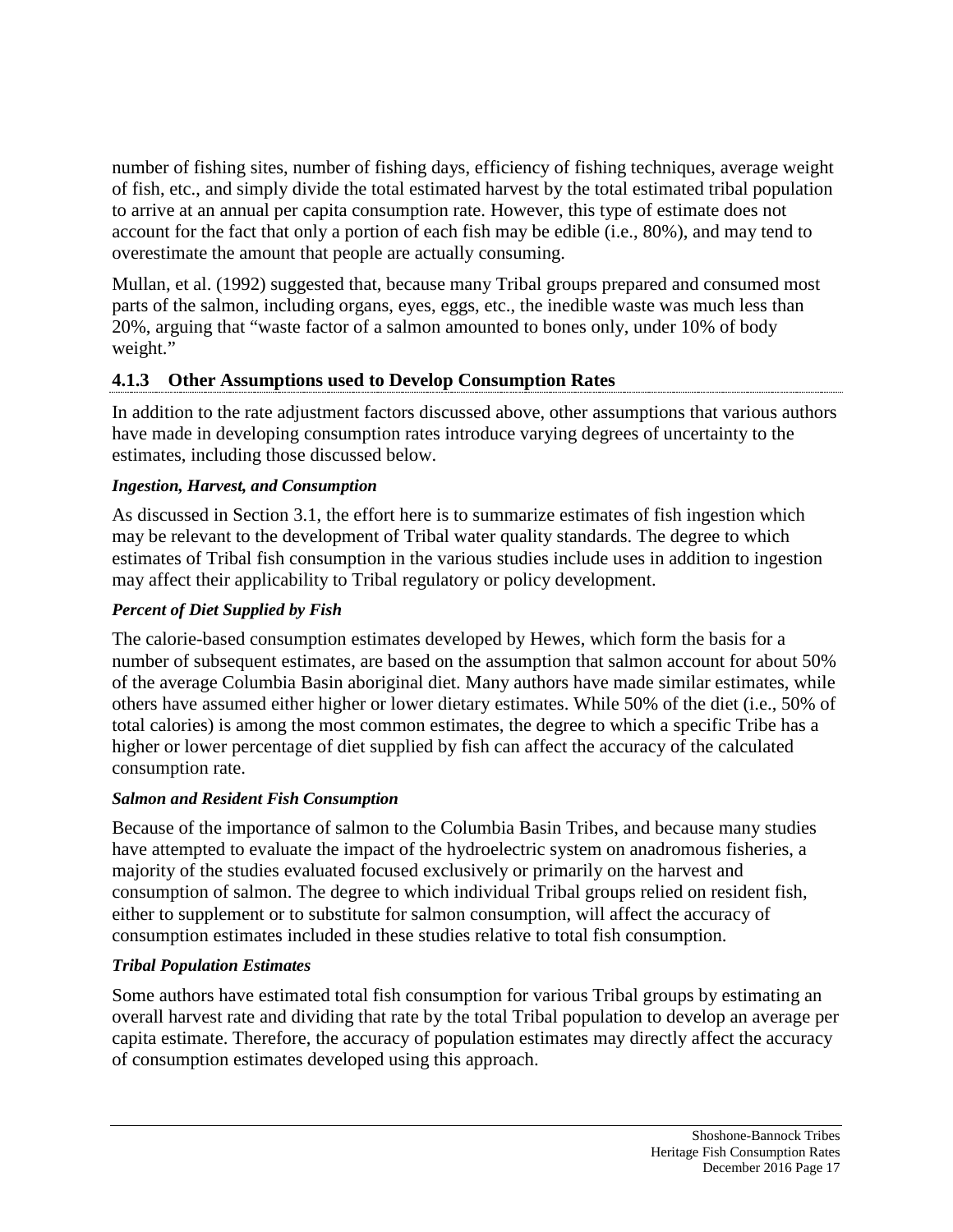### *Number of Fishing Sites, Fishing Methods, and Fishing Efficiency*

Some authors have developed consumption estimates based on assumptions about the type and effectiveness of Tribal fishing methods and the number of harvest locations utilized by individual Tribes or Tribal groups. The degree to which these assumptions are accurate will directly affect the accuracy of consumption estimates using this approach.

### **4.2 Heritage Fish Consumption Rates (FCRs)**

The heritage rates estimated for the Columbia Basin Tribes and, specifically, the Shoshone-Bannock Tribes, introduced in Sections 3.3 and 3.4 above, are evaluated in more detail below, including discussion of the assumptions and uncertainty associated with the estimates.

### **4.2.1 Columbia Basin-Wide Heritage Rates**

Craig and Hacker (1940) presented the first estimate of per capita salmon consumption for aboriginal Tribes of the Columbia Basin of 365 lb/yr (or 454 g/d), which was based on historical ethnographic observations, although acknowledged by the authors as likely having a wide margin of error. Hewes (1947) validated this rate with additional assumptions related to average dietary caloric requirements, the contribution of salmon to the aboriginal diet, and a caloric value for salmon. These assumptions (a 2,000 calorie diet, 50% of the diet was salmon, and salmon contained 1,000 calories per pound), while generalized, provided additional justification for this rate. Hunn (1981) later re-evaluated Hewes' assumptions by suggesting that migration calorie loss and inedible waste loss factors should be considered. While variability exists in how many calories each salmon contained and how much of each salmon was eaten, the method for developing and applying such "adjustment factors" (discussed in Section 4.1 above), as done to aboriginal rates by other authors (e.g., Schalk, 1986), may have added a level of uncertainty to those estimates.

Shortly after Craig and Hacker (1940) published the first aboriginal salmon consumption estimate, Swindell (1942) published a very similar estimate of per capita salmon consumption of 322 lb/yr (or 401 g/d) for the Tribes of the Celilo Falls region. This value was based on interviews with Indian families, including affidavits of extensive salmon consumption and use, and total harvest (according to sacks of fish and average weights per fish). Griswold (1954) later cited Swindell's work, referring to these affidavits, to calculate a total annual harvest of 4,000 pounds per family. Although Griswold did not calculate a *per capita* consumption rate in his publication, Walker (1967), by assuming 5 individuals per family, calculated a per capita rate of 800 lb/yr (or 995 g/d) for an upper range of fish consumption. Based on per capita FCRs ranging from 365 lb/yr (presented in Craig and Hacker, 1940, and Hewes, 1947) to 800 lb/yr (calculated from Griswold, 1954), Walker (1967) calculated an average (median) per capita salmon consumption rate of 583 lb/yr (or 725 g/d). A few years later, Boldt (1974) stated that Columbia River Tribes consumed (as food supply) a comparable rate of about 500 lb/yr (or  $622$  g/d) of salmon.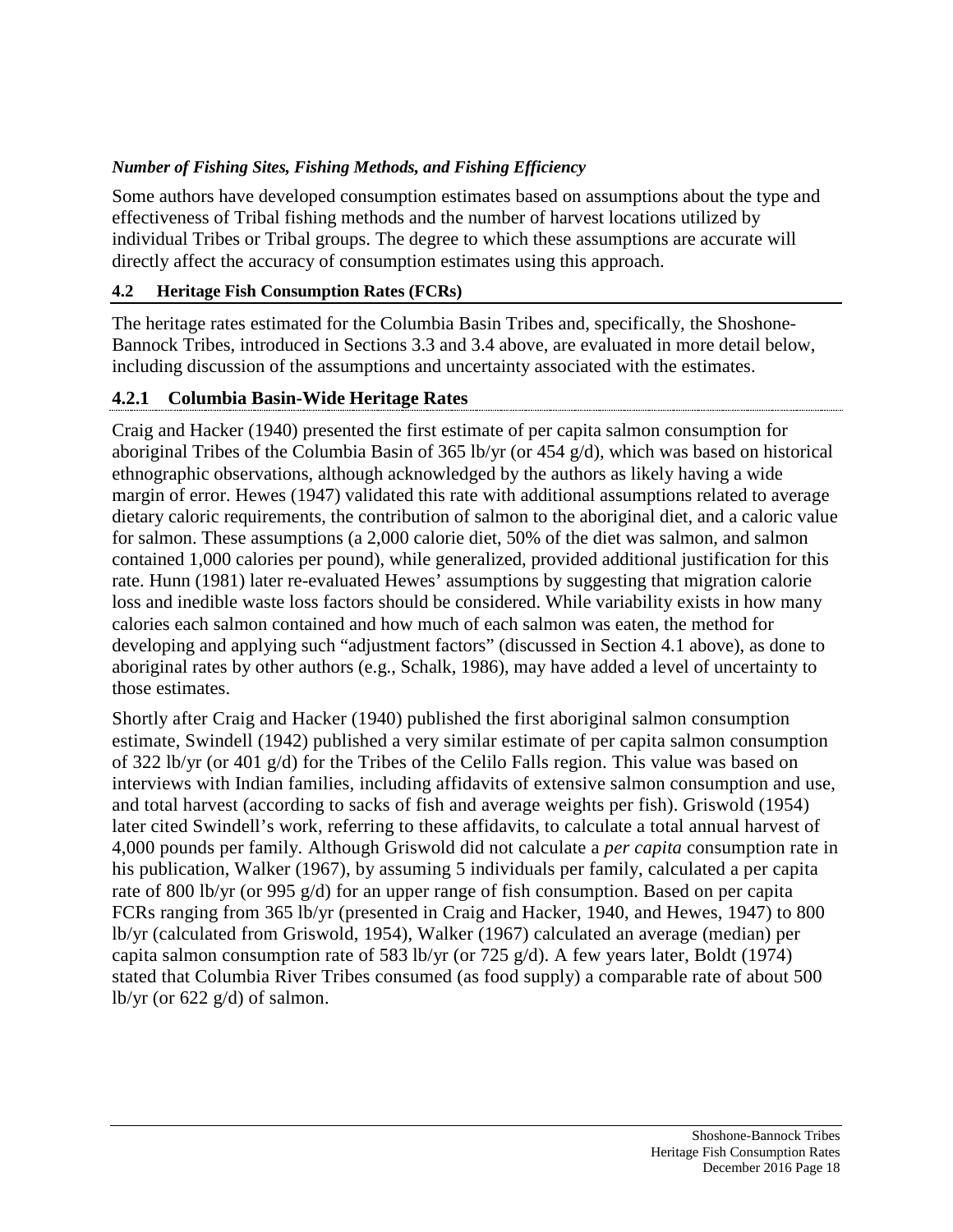It is important to remember that the rate calculated from Griswold's (1954) information reflects salmon that was harvested for both consumption as well as trade (i.e., salmon not ingested). If all other assumptions hold true, based on Swindell's (1942) information (3,000 lb/yr harvested per family for consumption, 5 individuals per family<sup>[4](#page-21-0)</sup>), a more accurate per capita upper range for fish consumption as defined for this report would be 600 lb/yr (or 746 g/d). If this alternate value is used from Griswold (1954), calculating an average rate similar to Walker's approach would result in an average rate of 483 lb/yr (or 600 g/d) (Table 1).

#### **4.2.2 Shoshone-Bannock Tribes Heritage Rates**

 $\overline{a}$ 

Hewes (1973) continued his earlier dissertation research from 1947 and published his estimates for various Tribes based upon fish caloric content and daily requirements, population estimates, and ethnographic accounts of the importance of salmon among different Tribes. He estimated an average per capita salmon consumption rate of 50 lb/yr (or 62 g/d) for the Shoshone-Bannock Tribes. Schalk (1986) applied migration and waste loss factors to Hewes' estimate, yielding a rate of 179 lb/yr (or 222 g/d). Walker (1993) determined that Schalk underestimated the total catch and proposed 635 lb/yr as a more appropriate estimate for the Shoshone-Bannock (and likely even higher for the Lemhi). It is unclear if this value represents fish used for purposes other than ingestion.

In 1985, Walker expanded upon his previous work from 1967 and calculated Tribe-specific per capita total FCRs for individual tribes, including 800 lb/yr (or 995 g/d) for the Shoshone-Bannock Tribes. Although this study remains unpublished, the estimates were presented (with supporting information) by Scholz (1985). Walker's estimates appear to be the only rates (of those presented here) that reflect use of both anadromous and resident fish; however, since the report is unavailable, it cannot be verified if these estimates account for only fish ingested or include fish used for other purposes (such as trade).

<span id="page-21-0"></span><sup>4</sup> If the10 sacks of salmon that were harvested for trade are removed from the equation, the 30 sacks of fish consumed at 100 pounds = 3,000 pounds (per family).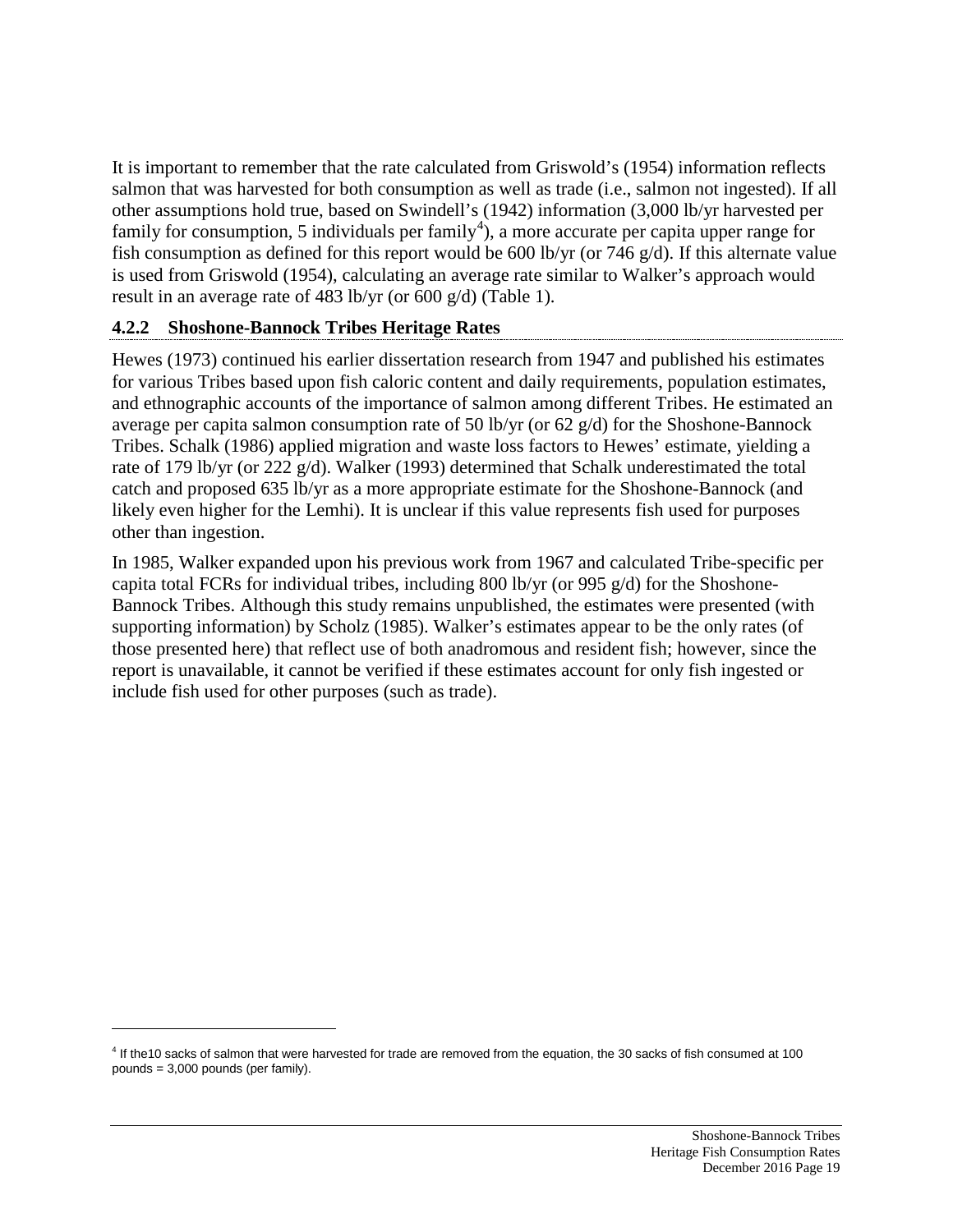### **5.0 REFERENCES**

- Albers, P., J. Lowry, and G.E. Smoak. 1998. *The Rivers and Fisheries of the Shoshone-Bannock Peoples.* Prepared for the Shoshone-Bannock Tribes, Fort Hall, Idaho. June 7.
- Boldt, G.H. 1974. *The Boldt Decision.* United States District Court for the Western District of Washington, Tacoma Division. Civ. No. 9213. Boldt, Senior District Judge. February 12.
- Bowie, G.L. Sanders, J.G. Riedel, G.F. Gilmour, D.L. Breitburg, Cutter, G.A. Porcella, D.B. 1996. Assessing selenium cycling and accumulation in aquatic ecosystems. Water Air Soil Pollution. 90:105-112.
- Bureau of Reclamation (BOR). 2012. *Yankee Fork Tributary Assessment, Upper Salmon Subbasin, Custer County, Idaho, Appendix I Supplementation and Habitat Enhancement Programs.* U.S. Department of the Interior Bureau of Reclamation Pacific Northwest Region, Pacific Northwest Regional Office, Boise, Idaho. January.
- Colter, C., J, McCreary, J. Mende, D. Mignogno, D. Mosier, C. Warren, and K. Weaver. 2002. *Draft Upper Snake Subbasin Summary.* Prepared for the Northwest Power Planning Council. Edited by Stacey H. Stovall, Conservation Innovations, Inc. May 17.
- Craig, J.A. and R.L. Hacker. 1940. *The History and Development of the Fisheries of the Columbia River.* United States Bureau of Fisheries. Bulletin No. 32. Approved for publication August 27, 1938.
- M.G. Dobbs, D.S. Cherry, J. Cairns Toxicity and bioaccumulation of selenium in a three-trophic level food chain Environ. Toxicol. Chem., 15 (1996), pp. 340–347
- Foerster, R.E., 1968. *The Sockeye Salmon, Oncorhynchus nerka.* Fisheries Research Board of Canada, Biological Station, Nanaimo, B.C.
- J. Garcia-Hernandez, E.P. Glenn, J. Artiola, D.J. Baumgartner Bioaccumulation of selenium (Se) in the Cienega de Santa Clara wetland, Sonora, Mexico. Ecotoxicol. Environ. Saf., 46 (2000), pp. 298–304
- Griswold, G. 1954. *Aboriginal Patterns of Trade Between the Columbia Basin and the Northern Plains.* Presented for Master of Arts, Montana State University.
- Gillis, S., Knapp, B., Wolf, J., Izo, J., McElligott, K., Reader, J., Peterson, A., VanSant, D., and Weller, N. 2011. Indicators of Climate Change in Idaho. University of Idaho.
- S.J. Hamilton. Rationale for a tissue-based selenium criterion for aquatic life Aquat. Toxicol., 57 (2002), pp. 85–100
- Hewes, G.W. 1947. *Aboriginal Use of Fishery Resources in Northwestern North America.* Doctoral dissertation, University of California, Berkeley. February.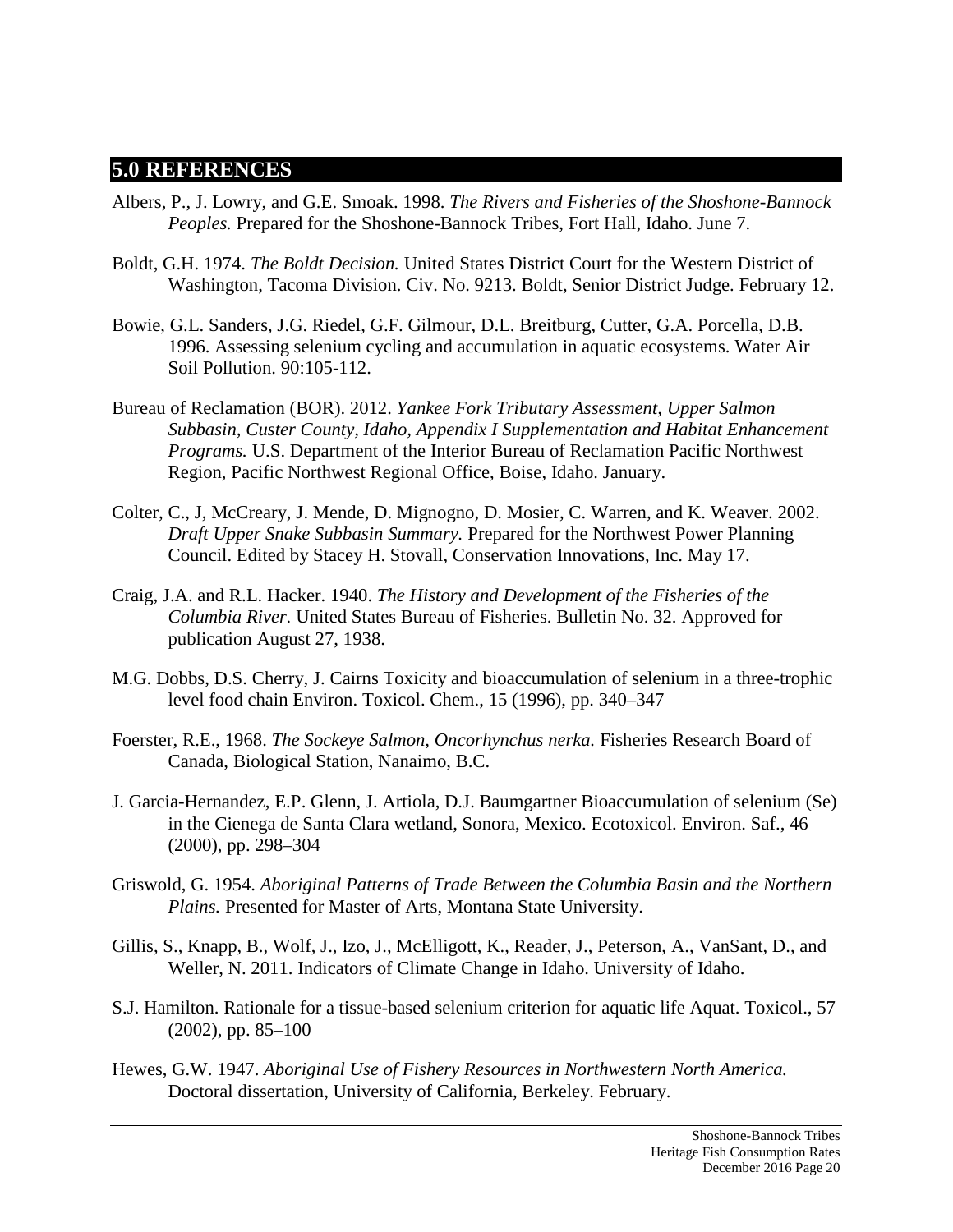- Hewes, G.W. 1973. *Indian Fisheries Productivity in Precontact Times in the Pacific Salmon Area.* Northwest Anthropological Research Notes 7:133–155.
- Hunn, E.S. 1981. *On the Relative Contribution of Men and Women to Subsistence Among Hunter-Gatherers of the Columbia Plateau: A Comparison with Ethnographic Atlas Summaries.* University of Washington, Department of Anthropology. Seattle, WA.
- ID DEQ. 2011. Idaho's 2010 Integrated Report. State of Idaho Department of Environmental Quality. Boise Idaho.
- ID DEQ. 2014. Idaho's 2012 Integrated Report. State of Idaho Department of Environmental Quality. Boise Idaho.
- Idaho Department of Fish and Game (IDFG). 2007. *Management Plan for Conservation of Yellowstone Cutthroat Trout in Idaho.* Idaho Department of Fish and Game, Boise, Idaho. April.
- Idaho Rivers. 2013. *Why Salmon are Disappearing.* Available: http://www.idahorivers.org/protectsalmon/disappearing.aspx?page=other\_effects. Accessed September 12.
- Idler, D.R. and W.A. Clemens. 1959. *The Energy Expenditures of Fraser River Sockeye Salmon During the Spawning Migration to Chilko and Stuart Lakes.* Intern. Pacific Salmon Fish. Comm., Prog. Rept. No. 6, New Westminster, B.C.
- Kew, Michael. 1986. [Salmon Availability, Technology, and Cultural Adaptation in the Fraser](http://books.google.com/books?hl=en&lr=&id=aPIEjEZUEUQC&oi=fnd&pg=PA177&dq=Salmon+abundance+technology+and+Human+Populations++fraser+river+kew&ots=kYHNVecha3&sig=ePUDTtYip8DxCjJ7jiuACtkPS7k)  [River Watershed.](http://books.google.com/books?hl=en&lr=&id=aPIEjEZUEUQC&oi=fnd&pg=PA177&dq=Salmon+abundance+technology+and+Human+Populations++fraser+river+kew&ots=kYHNVecha3&sig=ePUDTtYip8DxCjJ7jiuACtkPS7k) In: *A Complex Culture of the British Columbia Plateau: Traditional Stl'Atl'Imx Resource Use. edited by Brian Hayden.* University of British Columbia Press (August 1992).
- K.J. Maier, C.R. Nelson, F.C. Bailey, S.J. Klaine, A.W. Knight. Accumulation of selenium in the aquatic biota of a watershed treated with seleniferous fertilizer
- A.D. Lemly. Selenium transport and bioaccumulation in aquatic ecosystems: a proposal for water quality criteria based on hydrological units. Ecotoxicol. Environ. Saf., 42 (1999), pp. 150–156.
- Liljeblad, Sven S. Indian Peoples in Idaho. Idaho : Idaho State College, 1957.
- Mullan, J.W., K.R. Williams, G. Rhodus, T.W. Hillman, and J.D. McIntyre. 1992. *Production and Habitat of Salmonids in Mid-Columbia River Tributary Streams.* U.S. Fish and Wildlife Service, Monograph I.
- Presser, T.S., Sylvester, M.A., Lew, W.H. 1994. Bioaccumulation of selenium from natural geologic sources in western states and its potential consequences. Environmental Management. 18:423-436.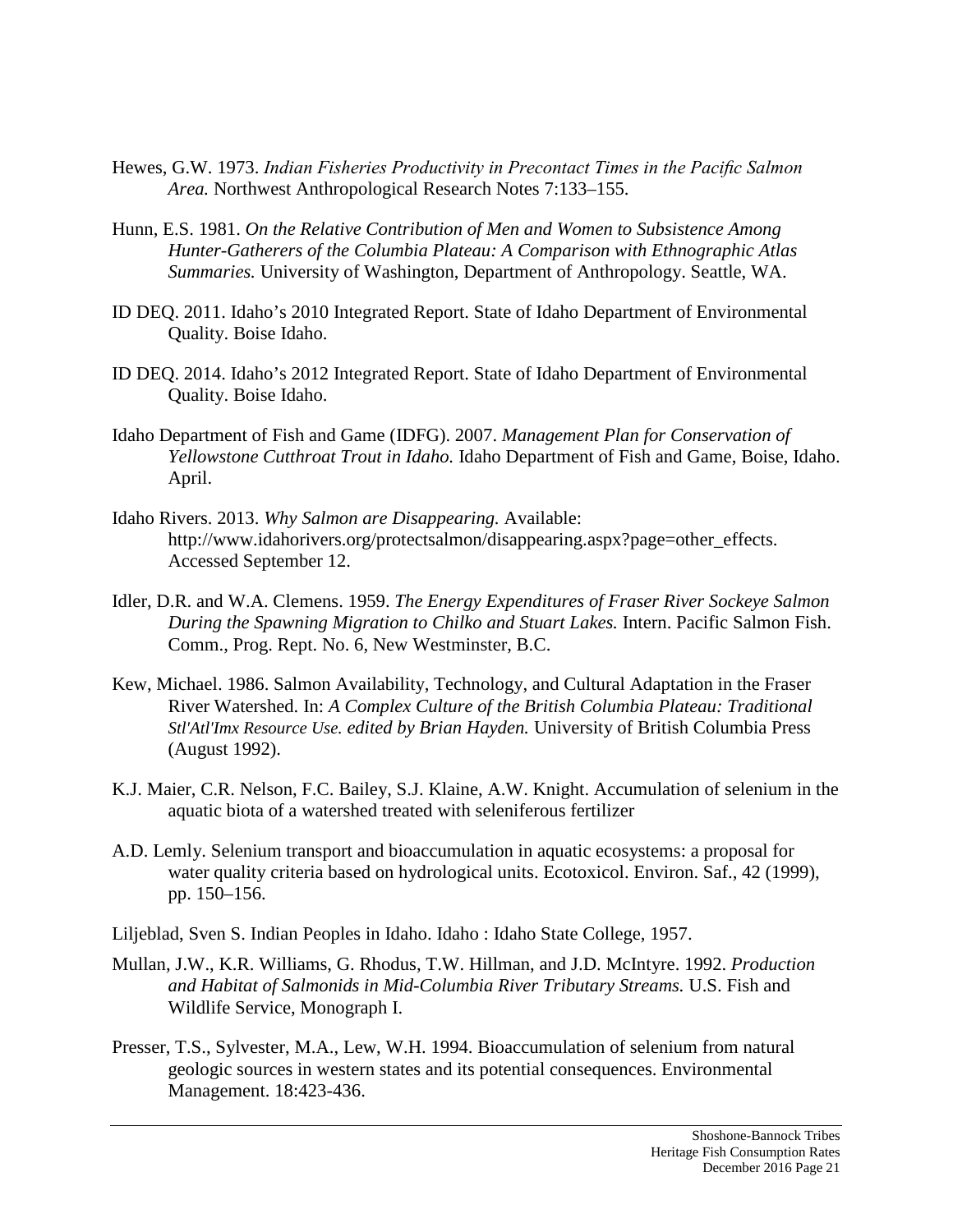- Schalk, R.F. 1986. *Estimating salmon and steelhead usage in the Columbia basin before 1850: the anthropological perspective.* Northwest Environmental Journal. Vol. 2 (2), p. 1-26.
- Scholz, A., K. O'Laughlin, D. Geist, D. Peone, J. Uehara, L. Fields, T. Kleist, l. Zozaya, T. Peone, and K. Teesatuskie. 1985. *Compilation of Information on Salmon and Steelhead Total Run Size, Catch and Hydropower Related Losses in the Upper Columbia River Basin, above Grand Coulee Dam.* Fisheries Technical Report No. 2. Upper Columbia United Tribes Fisheries Center, Eastern Washington University, Department of Biology. Cheney, Washington 99004. December.
- Steward, JH. Basin-Plateau Aboriginal Sociopolitical Groups. University of Utah Press, 1938.
- Swindell, E.G., Jr. 1942. *Report on Source, Nature, and Extent of the Fishing, Hunting, and Miscellaneous Related Rights of Certain Indian Tribes in Washington and Oregon Together with Affidavits Showing Location of a Number of Usual and Accustomed Fishing Grounds and Stations.* United States Department of the Interior, Office of Indian Affairs, Division of Forestry and Grazing. Los Angeles, California. July.
- U.S. Fish and Wildlife Service (USFWS) 2006. Endangered and threatened wildlife and plants; 12-month finding for a petition to list the Yellowstone cutthroat trout as threatened. Federal Register, 71:8818-8831.
- Walker, D.E., Jr. 1967. "Mutual cross-utilization of economic resources in the plateau: an example from aboriginal Nez Perce fishing practices." In: Washington State University, Laboratory of Anthropology, Report of Investigations. No. 41, p. 1-70.
- Walker, D.E., Jr. 1993. "Lemhi Shoshone-Bannock Reliance on Anadromous and Other Fish Resources" In: *Northwest Anthropological Research Notes*. Vol. 27: No. 2, pp. 215 - 250.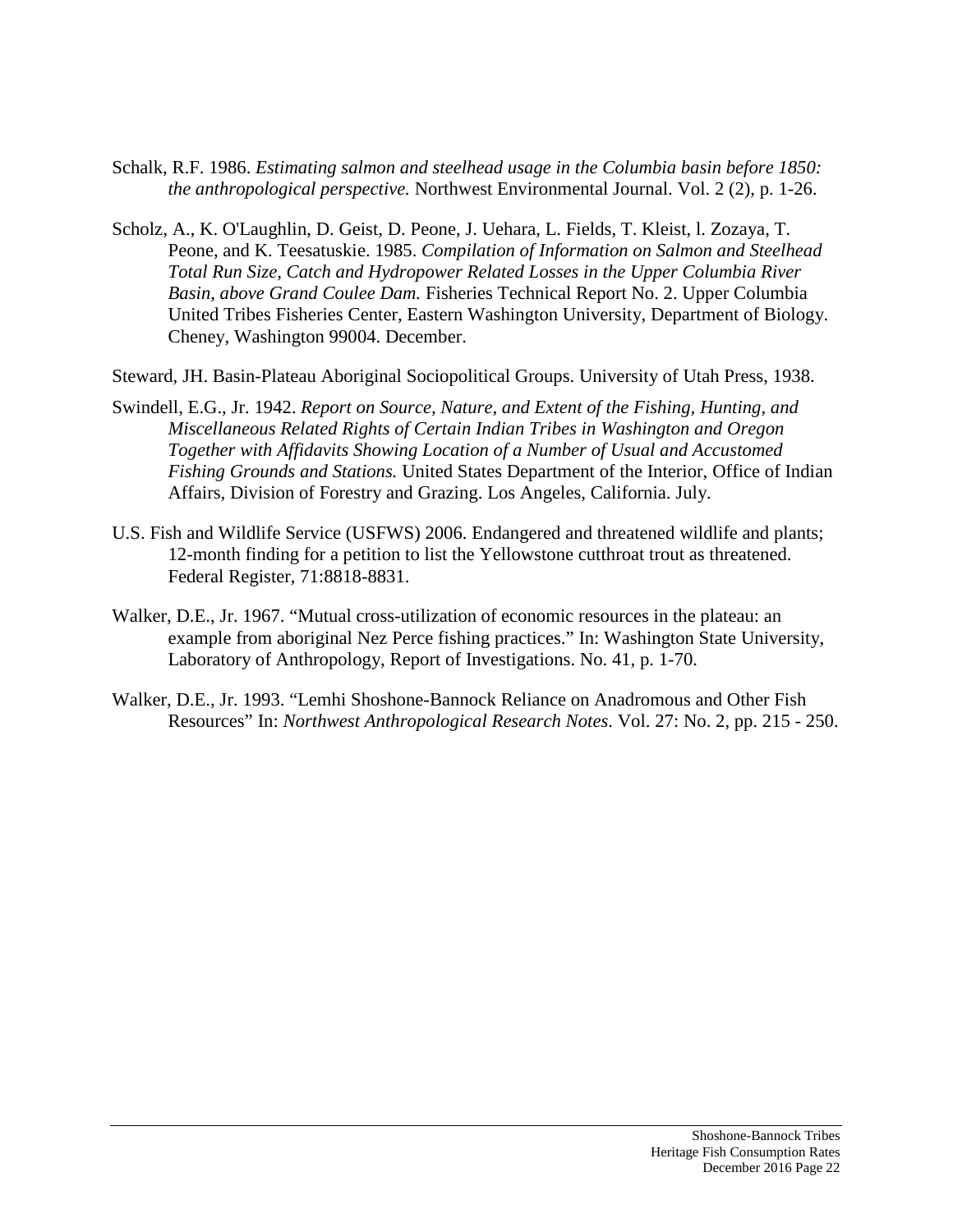# **6.0 TABLES**

### **Notes/Footnotes for Tables:**

 $<sup>1</sup>$  Includes a migration calorie loss factor (based on Hunn, 1981, citing Idler and Clemens, 1959)</sup> to adjust estimates based on caloric intake.

<sup>2</sup> Waste loss may be accounted for either in direct observation (i.e. the author is citing consumption of fish that had been prepared for consumption, as was done by Craig and Hacker and Swindell) or by adjusting the amount of fish harvested by a waste loss factor loss factor (0.8, based on Hunn, 1981) to translate from amount consumed to amount harvested. For consumption rates derived using caloric analysis, waste loss is inherently accounted for, as calories consumed are converted into edible fish mass consumed.

Estimates based on ethnographic observation sometimes appear to be based on amounts actually consumed (e.g. Craig and Hacker; Swindell) and sometimes based on amounts harvested (e.g. Walker; Marshall). Those based on the amount harvested would include the inedible (waste loss) portion, and would likely overestimate consumption. They may also include harvest for other uses, although that is not specifically stated in most studies.

Different studies address "waste loss" differently. Most that use the "waste loss factor", like Schalk and Scholz, use the factor to translate from a consumption rate to a harvest rate, so they tend to inflate the consumption rate (by dividing by 0.8). Other studies (e.g. Hunn and Bruneau, 1989) use the same factor to translate from a harvest rate to a consumption rate (by multiplying by 0.8). So both studies "account" for waste loss, but they do so to opposite effect.

Here is an excerpt from Hunn and Bruneau:

*"Based on these educated guesses, I use 500 pounds per person per year as a reasonable traditional gross harvest rate for "River Yakima" and 400 pounds for the Nez Perce (cf. Walker 1973:56) and the Colville. Actual consumption is estimated at 80% for the edible fraction (thus 400 and 320 pounds respectively)."*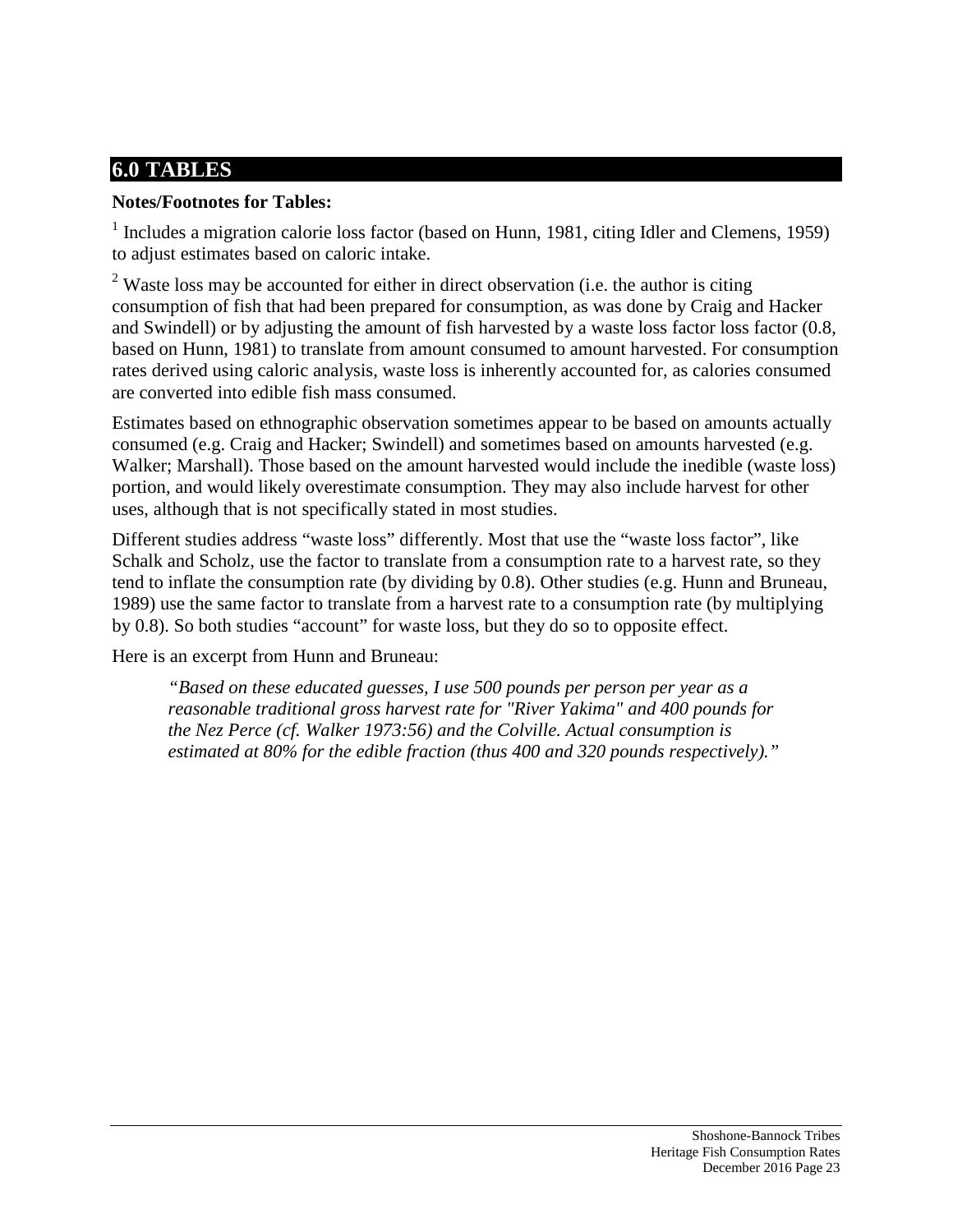| <b>Reference</b>          | <b>Methodology</b>                                                       | <b>Species</b><br><b>Evaluated</b> | Rate<br>in<br>g/day | <b>Rate Derivation</b>                                                                                                                                                                                                                                                                                                                      | <b>Includes</b><br>(Note: +/-/U indicates whether the way<br>in which a particular factor was<br>addressed causes an increase, decrease,<br>or unknown impact on the FCR) |                                                             |                                                         |
|---------------------------|--------------------------------------------------------------------------|------------------------------------|---------------------|---------------------------------------------------------------------------------------------------------------------------------------------------------------------------------------------------------------------------------------------------------------------------------------------------------------------------------------------|---------------------------------------------------------------------------------------------------------------------------------------------------------------------------|-------------------------------------------------------------|---------------------------------------------------------|
|                           |                                                                          |                                    |                     |                                                                                                                                                                                                                                                                                                                                             | <b>Uses Besides</b><br>Consumption                                                                                                                                        | Migra-tory<br><b>Caloric</b><br>Loss<br>Factor <sup>1</sup> | <b>Accounts for</b><br>inedible<br>portion <sup>2</sup> |
| Craig $\&$<br>Hacker 1940 | Ethnographic<br>Observation                                              | Salmon,<br>sturgeon,<br>trout      | 454                 | Not presented                                                                                                                                                                                                                                                                                                                               | $No (+)$                                                                                                                                                                  | $No(-)$                                                     | Yes $(U)$                                               |
| Swindell<br>1942          | Ethnographic<br>Observation                                              | Salmon                             | 401                 | 1611 lb salmon/year $\div$ 5 people/family x 454 g salmon/lb<br>salmon $\div$ 365 days/year                                                                                                                                                                                                                                                 | $No (+)$                                                                                                                                                                  | $No(-)$                                                     | Yes $(U)$                                               |
| Hewes 1947                | Caloric Analysis                                                         | Salmon                             | 454                 | 2000 calories/day x 50% of diet as salmon x 1000<br>calories/lb salmon x lb salmon/454 g salmon                                                                                                                                                                                                                                             | Yes $(-)$                                                                                                                                                                 | $No(-)$                                                     | Yes $(U)$                                               |
| Griswold<br>1954          | Ethnographic<br>Observation                                              | Salmon                             | 746                 | 30 sacks salmon/year/family x 10 lb salmon/sack x<br>family/5 people x 454 g salmon/lb salmon x year/365<br>days<br>Griswald cited 40 sacks of salmon per family were<br>obtained with 30 retained for family use and 10 used for<br>other purposes.                                                                                        | No $(+)$                                                                                                                                                                  | $No(-)$                                                     | $No$ (U)                                                |
| Walker 1967               | <b>Evaluation of Craig</b><br>& Hacker 1940 and<br>Griswold 1954         | Salmon                             | 725                 | Average of 454 g/day (from Craig and Hacker, 1940) and<br>995 g/day (from Griswold 1954). The Griswold value was<br>based on families obtaining 40 bags of salmon, 30 for<br>consumption and 10 for trade.<br>995 g/day = 40 sacks salmon/year/family x 100 lb<br>salmon/sack x family/5 people x 454 g salmon/lb salmon<br>x year/365 days | Yes $(+)$                                                                                                                                                                 | $No(-)$                                                     | $No$ (U)                                                |
| <b>Boldt</b> 1974         | Undocumented,<br>(United<br>States v.<br>Washington, 384 F.<br>Supp. 312 | Salmon                             | 622                 | 500 lb salmon/person/year x 454 g salmon/lb salmon x<br>year/365 days                                                                                                                                                                                                                                                                       | Unknown (U)                                                                                                                                                               | $No(-)$                                                     | Unknown<br>(U)                                          |

## **Table 1. Average Heritage Fish Consumption Rates for the Columbia Basin Tribes**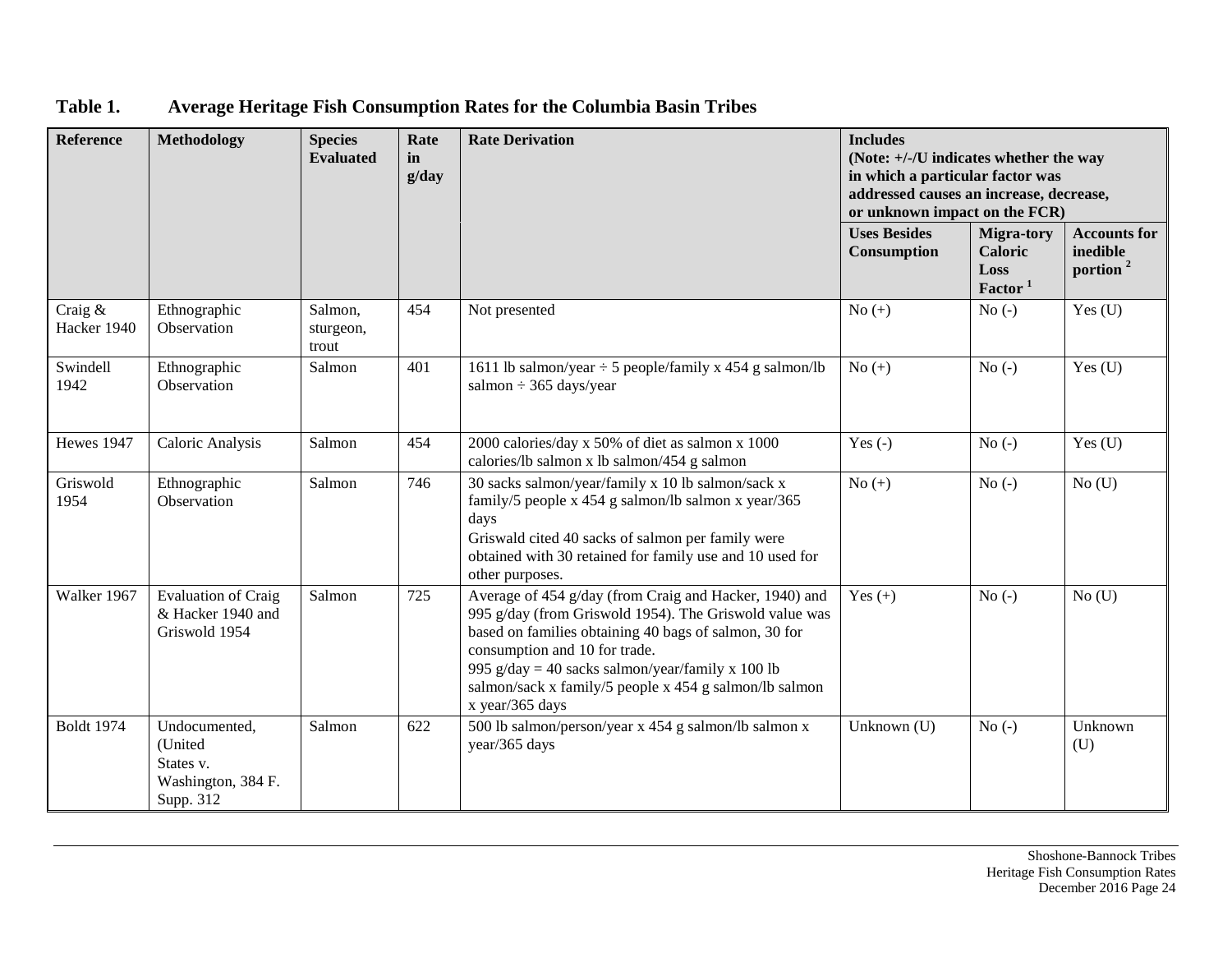| Reference         | <b>Methodology</b>                                                       | <b>Species</b><br><b>Evaluated</b> | <b>Rate in</b><br>g/day | <b>Rate Derivation</b>                                                                               | <b>Includes</b><br>(Note: $+/-/U$ indicates whether the way in<br>which a particular factor was addressed<br>causes an increase, decrease, or<br>unknown impact on the FCR) |                                                                    |                                                         |
|-------------------|--------------------------------------------------------------------------|------------------------------------|-------------------------|------------------------------------------------------------------------------------------------------|-----------------------------------------------------------------------------------------------------------------------------------------------------------------------------|--------------------------------------------------------------------|---------------------------------------------------------|
|                   |                                                                          |                                    |                         |                                                                                                      | <b>Uses Besides</b><br><b>Consumption</b>                                                                                                                                   | <b>Migra-tory</b><br><b>Caloric</b><br>Loss<br>Factor <sup>1</sup> | <b>Accounts</b><br>for inedible<br>portion <sup>2</sup> |
| <b>Hewes</b> 1973 | Caloric<br>Analysis/Ethnogr<br>aphic<br>Observation                      | Salmon                             | 62                      | Methodology not presented                                                                            | Unknown (U)                                                                                                                                                                 | Unknown<br>(U)                                                     | Unknown<br>(U)                                          |
| Walker 1985       | Unpublished,<br>cited by Scholz,<br>et al. 1985.                         | Salmon and<br>Resident             | 995                     | Methodology not presented                                                                            | Unknown (U)                                                                                                                                                                 | Unknown<br>(U)                                                     | Unknown<br>(U)                                          |
| Schalk 1986       | Reanalysis of<br>Hewes 1947 and<br>1973                                  | Salmon                             | 222                     | 222 g/day = 62 g/day from Hewes $1973 \div 0.35$ caloric loss<br>factor $\div$ 0.8 waste loss factor | Unknown (U)                                                                                                                                                                 | Yes $(+)$                                                          | Yes $(+)$                                               |
| Walker 1993       | Review of<br>Schalk 1986 for<br>the Northwest<br><b>Planning Council</b> | Salmon                             | 790                     | Reviewed work of Schalk 1986, determining this work<br>was applicable to the Shoshone-Bannock Tribe  | Unknown (U)                                                                                                                                                                 | Yes $(+)$                                                          | Yes $(+)$                                               |

#### **Table 2. Average Heritage Fish Consumption Rates for the Shoshone-Bannock Tribes**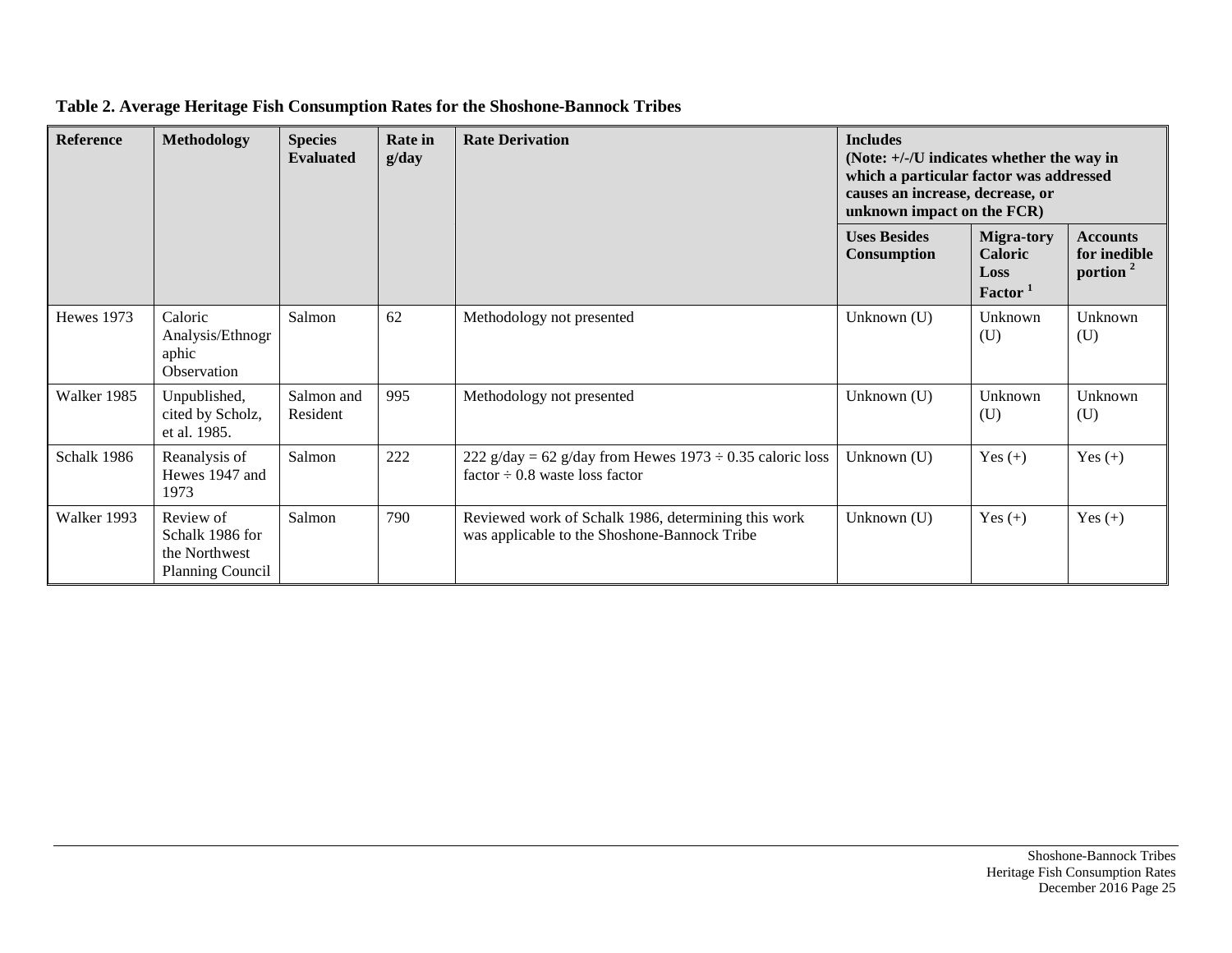| <b>Fraser River Location</b>                 | <b>Total Calories</b> <sup>1</sup><br>(kCal) | Total Weight <sup>1</sup><br>$2 (grams)$ | <b>Caloric Density</b><br>(calories/gram) |
|----------------------------------------------|----------------------------------------------|------------------------------------------|-------------------------------------------|
| At River Mouth                               | 5,173                                        | 2,585                                    | 2.00                                      |
| At Spawning Grounds                          | 2,248                                        | 2,363                                    | 0.95                                      |
| After Spawning and Death                     | 1,334                                        | 1.917                                    | 0.70                                      |
| <b>Percent Loss at Spawning Grounds</b>      | 57%                                          | 9%                                       | 52%                                       |
| <b>Percent Loss After Spawning and Death</b> | 74%                                          | 26%                                      | 65%                                       |

#### **Notes for Table 3:**

All values are based on Idler and Clemens, 1959.

<sup>1</sup>Based on average of male and female values.